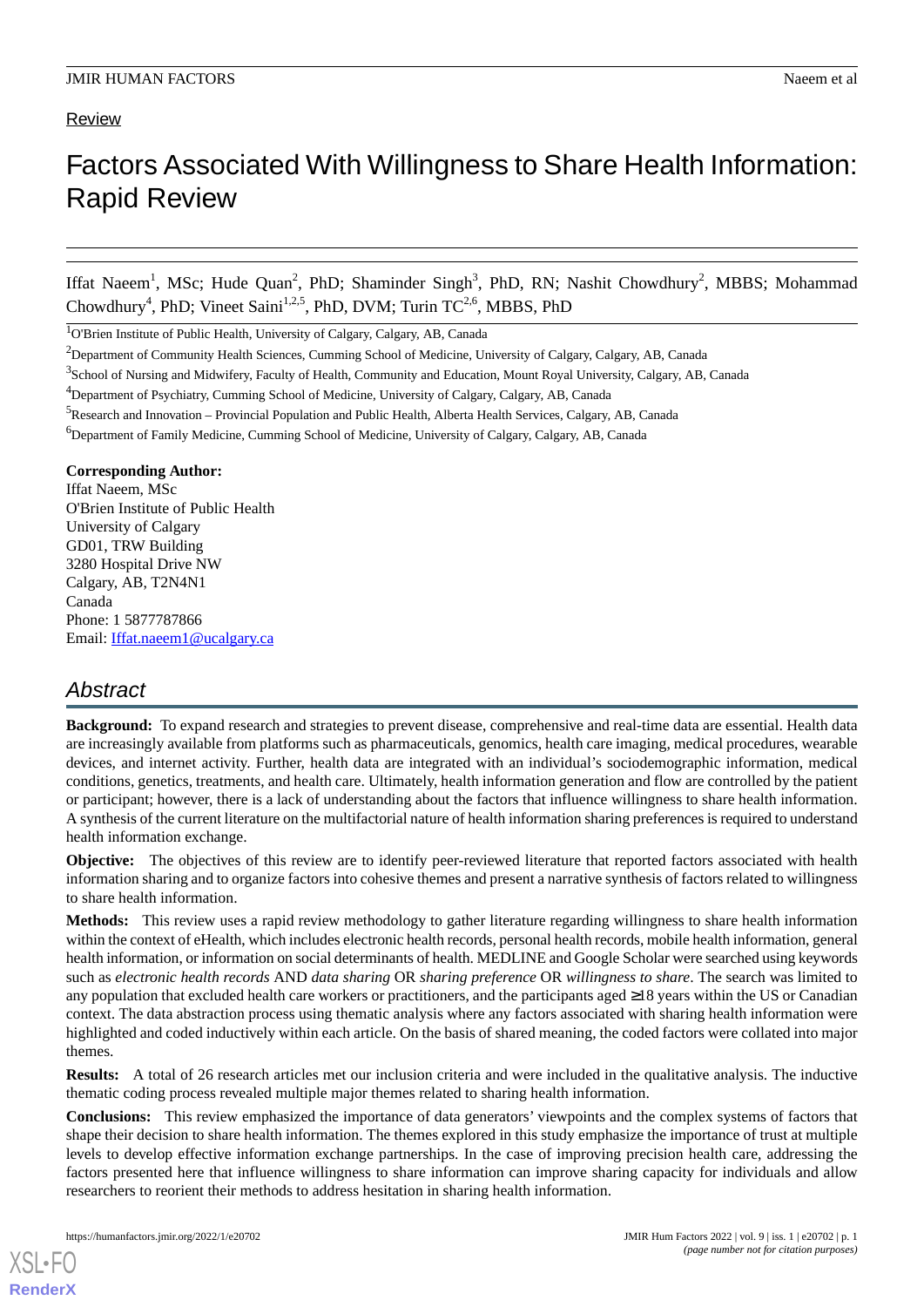(JMIR Hum Factors 2022;9(1):e20702) doi: [10.2196/20702](http://dx.doi.org/10.2196/20702)

#### **KEYWORDS**

health information; information sharing; health data; EMR; PHR; mobile phone

## *Introduction*

#### **Background**

In the age of precision medicine and precision public health, good-quality data are an imperative first step to inform clinical guidelines, best practices, and policies. Precision medicine focuses on individualized patient care, taking into account the variability in genes, environment, and lifestyle [\[1](#page-14-0)]. Precision public health emphasizes targeted intervention programs for disease prevention and health promotion to reduce health disparities in populations [\[2](#page-14-1)]. This is done by applying emerging methodologies in epidemiology, biostatistics, and computing systems, including machine learning and artificial intelligence. These concepts often intersect, where clinical guidelines developed from population-level studies are adjusted to an individual patient based on their unique characteristics, leading to optimal care [\[3](#page-15-0)].

To expand research, and medical and disease prevention agendas through the use of precision medicine and public health frameworks, comprehensive, real-time, and integrated data need to be available. A growing number of diverse data sources provide rich and complex information, including pharmaceuticals, genomics, health care imaging, medical procedures, wearable devices, and internet activity [[4\]](#page-15-1). The potential to harness these data to inform health care systems and health delivery is vast. This can include research on large, shared medical data sets or population-level sources to formulate disease risk models for use at the point-of-care level and to inform precision policy [\[5](#page-15-2)]. Further, eHealth data are increasingly available and provide integrated information about an individual's sociodemographic information, medical conditions, genetics, treatments, and health care use [[6\]](#page-15-3). Collection, aggregation, analysis, and dissemination of electronically stored individualized health information allow for an opportunity to have a more integrated and coordinated health care system [\[7](#page-15-4)].

Multiple forms of health information exchange can occur: (1) health information sharing between health agencies, (2) individuals sharing health data with medical care providers, and (3) individuals sharing health data in health research studies, health social networks, biobanks, and nationwide health information exchanges [[8](#page-15-5)]. Ultimately, the patient or participant is at the center of this information exchange network; therefore, understanding the willingness, interest, and motivation to provide health information is an important aspect that must be explored [[9\]](#page-15-6). Willingness to share information pertains to the *intention* to perform the sharing behavior and can be defined as the extent to which a person is ready to share their intellectual capital with other individuals. Willingness may be viewed as a mediator between the factors that influence sharing health information, which make up a sharer's cognitive thought process, and the act of sharing. The concept of the intention (or willingness) to share precedes the sharing behavior following

the theory of planned behavior, as posited by Madden et al  $[10]$  $[10]$ . This theoretical framework outlines that the attitudes, subjective norms, and the perceptions of control a person has, influences the intention to perform a behavior. In the case of willingness to share health information, willingness to share may be dependent on the perception of that individual regarding how favorable or unfavorable the result of sharing would be [\[11](#page-15-8)]. In this case, willingness to share health information may be a careful weighing of factors that may operate as positive or negative to influence a person to contribute their information.

National surveys and eHealth information platforms can provide excellent opportunities to collect health information for research and surveillance but can only be done if they are shared by the individuals being questioned. Previous studies have reported a high proportion of participants willing to share their health information for multiple purposes (care improvement, research, or surveillance) [[8](#page-15-5)[,12](#page-15-9),[13\]](#page-15-10). Privacy concerns and the type of information shared are considered important factors in studies understanding sharing preferences among patients sharing information toward electronic health records (EHRs) or personal health records. However, sharing of health information is nuanced by the influence of multiple factors, which can include information security, uncertainty about the end use of information, altruism, personality traits, illness histories, and other attributes related to the context around information sharing [[14\]](#page-15-11).

To our knowledge, there is no synthesis of studies that summarize the factors that individuals consider when sharing their health information. A synthesis of the current literature might help us to be able to link the various correlates of health information sharing preferences to ultimately increase the data sharing potential in certain populations. This rapid review offers an alternative form of knowledge synthesis compared with systematic review, where the process of review conduction is simplified and result synthesis can be done in a timely fashion. The results of the rapid review are usually descriptive and provide readily available knowledge about a topic in order to inform further investigation and decision-making [[15\]](#page-15-12). For the purposes of this study, conducting a rapid review is an essential first step in the understanding and conceptualization of the literature-reported factors associated with willingness to share health information. Further well-informed inquiries are possible only with this conceptualization.

#### **Objectives**

Specifically, the objectives of this review are as follows:

- 1. To identify peer-reviewed literature that reported factors associated with health information sharing
- 2. To organize factors into cohesive themes and present the synthesis as factors related to willingness to share health information

 $XS$  $\cdot$ FC **[RenderX](http://www.renderx.com/)**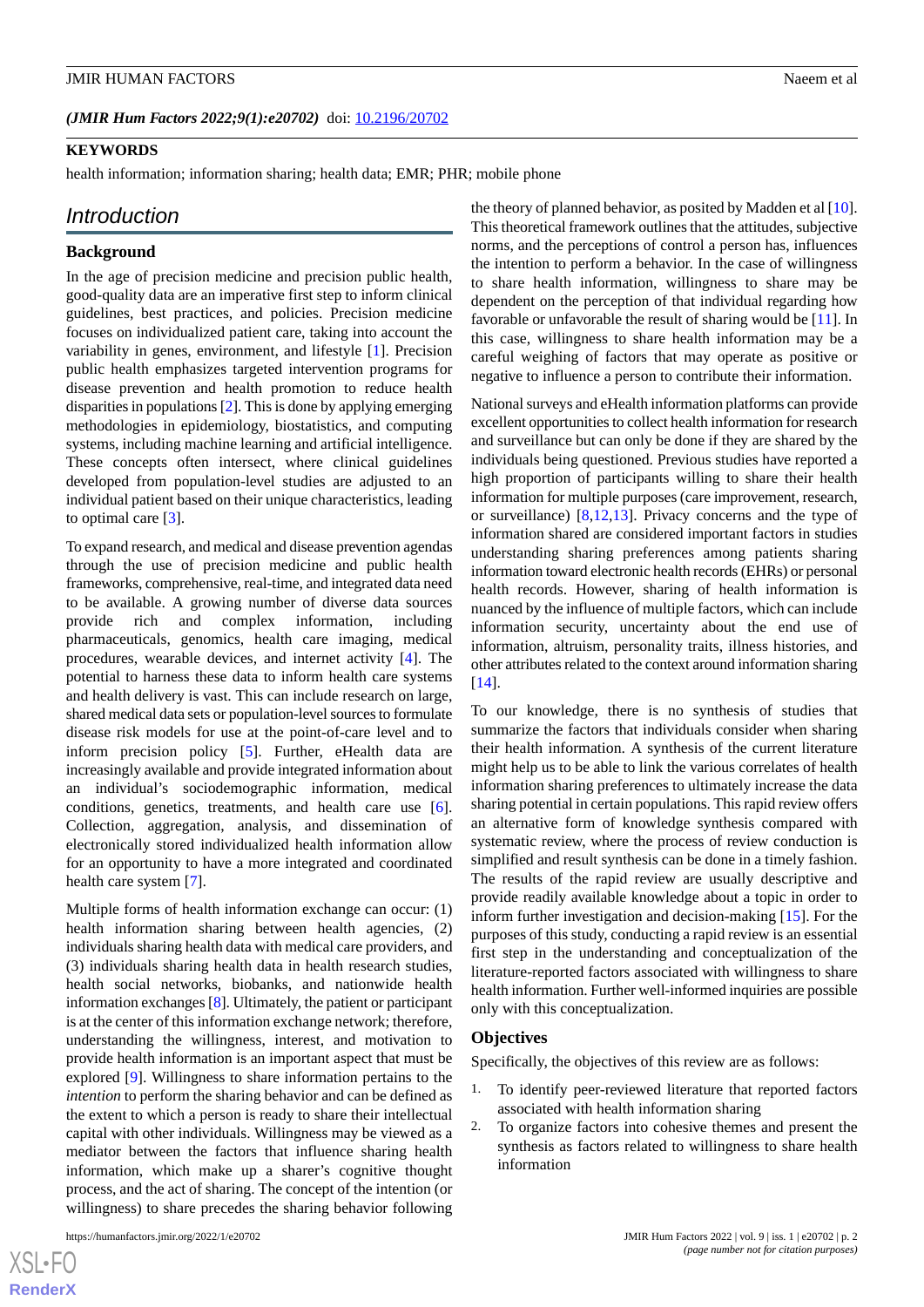## *Methods*

#### **Search Strategy**

A search was conducted in MEDLINE (2008-2019) to gather literature regarding willingness to share health information within the context of eHealth, which includes EHRs, personal health records, mobile health (mHealth) information, general health information, and information on social determinants of health. Additional records were also identified using Google Scholar. The search keywords included *electronic health records* AND *data sharing* OR *sharing preference* OR *willingness to share* OR *health information sharing*. The search was limited to any population that excluded health care workers or practitioners, and the participants aged ≥18 years within the US or Canadian context (see [Multimedia Appendix 1](#page-14-2) for the complete search strategy).

### **Identification of Records**

One reviewer (IN) conducted an initial screening of the title and abstract, which identified records that were within the US and Canadian contexts and were limited to the primary peer-reviewed journal articles. Reviews, editorials, and commentaries were excluded. The screening was conducted in Excel (Microsoft Office 365; Microsoft Corp). Any ambiguous records were included for full-text screening. All included records from the title and abstract screening were saved in PDF format, and full text was screened by a single reviewer (IN). Studies were included if they reported a population aged >18 years, were not health care professionals, and reported on factors associated with sharing health information electronically or otherwise. Any ambiguity of full-text inclusion was resolved through discussion with the research team.

## <span id="page-2-0"></span>**Synthesis**

The final record listed was imported to NVivo (version 12; QSR International) for data abstraction, which was done by a single

**Figure 1.** Study flow diagram.

researcher (IN). This process included an aspect of thematic analysis where any factors associated with sharing health information were highlighted and coded inductively within each article. This process was carried out by a single extractor (IN). This resulted in an extensive list of factors that were distinct, overlapping, or related. Through discussion with the research team about the interrelated nature of the factors, a consensus was achieved where the factors were collated into major themes. Additional information about each record was abstracted using a predesigned Excel spreadsheet form (Microsoft Office 365; Microsoft Corporation). The extracted information included study author, publication date, study type, main objectives, population, sample size, the type of health information discussed, and major conclusions. We present a narrative synthesis on factors related to health information sharing in this report.

## *Results*

### **Overview**

The search was completed in October 2019. Initially, a total of 1707 records were identified through MEDLINE. Further, Google Scholar search yielded an additional 11 records for review. A total of 1650 unique records, after deduplication, were title and abstract screened, and thereafter, 1607 records were removed. Subsequently, 43 full-text articles were screened for relevance, of which 26 (60%) met the inclusion criteria and were analyzed for this review ([Figure 1](#page-2-0)). The included studies in this paper reported on various populations using different methodologies. This included the general adult population using surveys, patient or hospital presenting populations (assessed using both survey and qualitative methods), and *other* groups of population, which included community-based studies or studies focusing on a particular population. The study characteristics are presented in [Table 1.](#page-3-0)

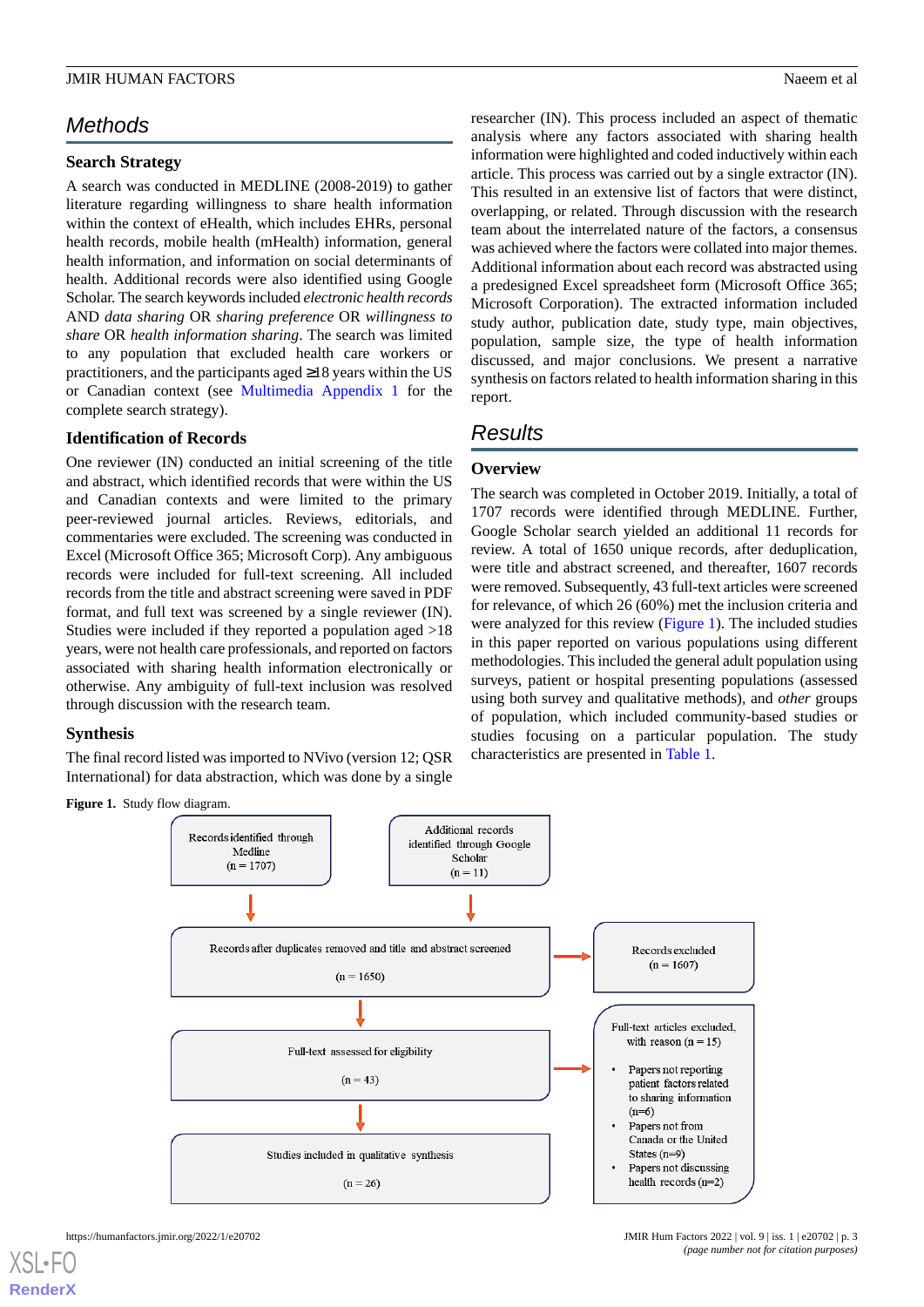<span id="page-3-0"></span>**Table 1.** Summary of literature reviewed.

| Study                               | Study type                              | Objective                                                                                                                                       | Population                                                                | Sample<br>size, N | Health in-<br>formation<br>format dis-<br>cussed | Factors discussed influencing Major findings<br>health data sharing                                                                                                                                                                                                                                                                                                        |                                                                                                                                                                                                                                                                      |
|-------------------------------------|-----------------------------------------|-------------------------------------------------------------------------------------------------------------------------------------------------|---------------------------------------------------------------------------|-------------------|--------------------------------------------------|----------------------------------------------------------------------------------------------------------------------------------------------------------------------------------------------------------------------------------------------------------------------------------------------------------------------------------------------------------------------------|----------------------------------------------------------------------------------------------------------------------------------------------------------------------------------------------------------------------------------------------------------------------|
|                                     | <b>General adult population surveys</b> |                                                                                                                                                 |                                                                           |                   |                                                  |                                                                                                                                                                                                                                                                                                                                                                            |                                                                                                                                                                                                                                                                      |
| Anderson<br>and Agar-<br>wal $[16]$ | Cross-sec-<br>tional survey             | Consumer willing-<br>ness to provide<br>access to patient<br>health informa-<br>tion to inform<br>changes to policy                             | Adult public of<br>the United States                                      | 1089              | PHR <sup>a</sup>                                 | Stakeholder use of health<br>$\bullet$<br>information<br>Outcomes of health infor-<br>$\bullet$<br>mation<br>Incentives to sharing<br>$\bullet$<br>health information                                                                                                                                                                                                      | Contextual factors<br>related to the request-<br>ing stakeholder and<br>the purpose of infor-<br>mation being request-<br>ed influence patient<br>trust on willingness<br>to provide health in-<br>formation.                                                        |
| Caine and<br>Hanania<br>$[7]$       | Cross-sec-<br>tional survey             | A survey to under-<br>stand patient<br>preferences in<br>sharing EMR <sup>b</sup>                                                               | Adult public re-<br>ceiving health<br>care in the United<br><b>States</b> | 30                | <b>EMR</b>                                       | Stakeholder use of health<br>$\bullet$<br>information<br>Health information type<br>$\bullet$<br>and amount<br>Patient engagement with<br>$\bullet$<br>health information<br>Patient concern with data<br>$\bullet$<br>security and privacy<br>Patient control over data<br>$\bullet$                                                                                      | Participants were<br>found to have prefer-<br>ences in type and<br>amount of health in-<br>formation shared as<br>a function of request-<br>ing stakeholders.                                                                                                        |
| Gaylin et<br>al $[17]$              | Cross-sec-<br>tional inter-<br>views    | To understand<br>public attitudes<br>regarding EMRs                                                                                             | General adult<br>population of the<br><b>United States</b>                | 1014              | <b>EMR</b>                                       | Income and willingness<br>$\bullet$<br>to share health informa-<br>tion<br>Ethnicity and willing-<br>$\bullet$<br>ness to share health infor-<br>mation<br>Patients concern with<br>$\bullet$<br>data privacy and security                                                                                                                                                 | The overall public<br>view of using EMRs<br>in health care deliv-<br>ery are positive, and<br>participants who had<br>previous experience<br>with $ITc$ are more<br>likely to use and<br>adopt EMRs.                                                                 |
| Cocosila<br>and<br>Archer<br>$[18]$ | Cross-sec-<br>tional survey             | To understand<br>the consumer<br>motivations to<br>implement the<br>used of PHRs by<br>understanding in-<br>dividual barriers<br>and motivators | Adult public in<br>Canada                                                 | 772               | <b>PHR</b>                                       | Stakeholder use of health<br>$\bullet$<br>information<br>Mode of access to health<br>$\bullet$<br>information<br>Age and willingness to<br>$\bullet$<br>share health information<br>Engagement with IT and<br>$\bullet$<br>interest in PHR<br>Patient engagement with<br>$\bullet$<br>health information<br>Patient concern with data<br>$\bullet$<br>privacy and security | Participants with and<br>without major illness<br>are more likely to<br>adopt and share<br>electronic PHRs if<br>they perceive it as<br>useful and an advan-<br>tage to themselves.<br>Perceptions of data<br>security, privacy,<br>and trust are also<br>important. |
| Hasnain-<br>Wynia et<br>al $[19]$   | Qualitative                             | To understand<br>health plan mem-<br>bers perceptions<br>of the collection<br>race, ethnicity,<br>and primary lan-<br>guage data                | Health plan<br>members in the<br><b>United States</b>                     | 54                | Health-re-<br>lated infor-<br>mation             | Ethnicity and willing-<br>$\bullet$<br>ness to share health infor-<br>mation<br>Patient engagement with<br>$\bullet$<br>health information<br>Outcome of health infor-<br>$\bullet$<br>mation                                                                                                                                                                              | Virtually no partici-<br>pants in the study<br>had problem with<br>discussing primary<br>language, but partici-<br>pants had issues<br>with sharing informa-<br>tion regarding their<br>ethnicity and race.                                                          |

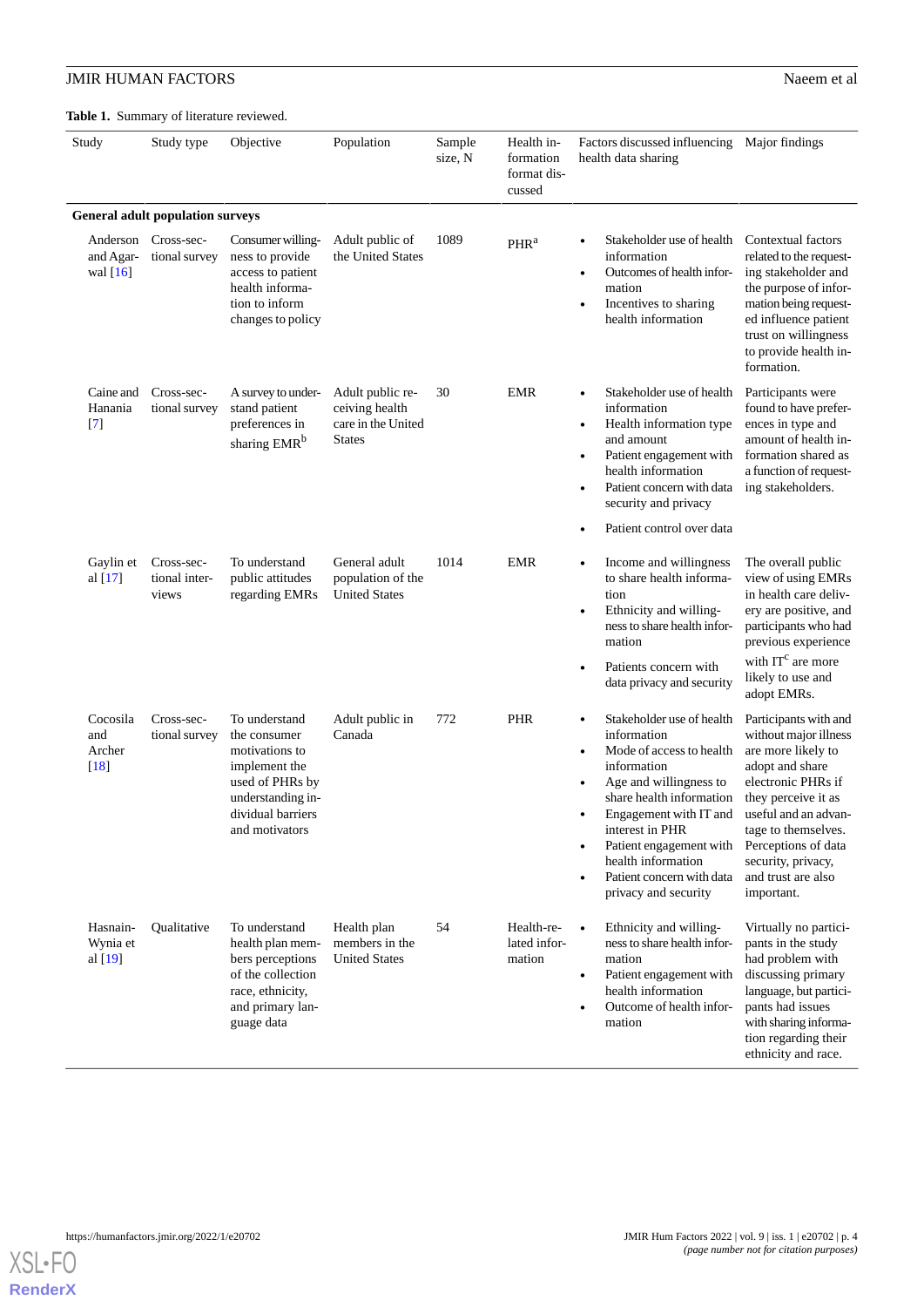| Study                              | Study type                  | Objective                                                                                                                                                                  | Population                                                 | Sample<br>size, N | Health in-<br>formation<br>format dis-<br>cussed | Factors discussed influencing Major findings<br>health data sharing                                                                                                                                                                                                                                                                                                                                                                              |                                                                                                                                                                                                                                                                             |  |
|------------------------------------|-----------------------------|----------------------------------------------------------------------------------------------------------------------------------------------------------------------------|------------------------------------------------------------|-------------------|--------------------------------------------------|--------------------------------------------------------------------------------------------------------------------------------------------------------------------------------------------------------------------------------------------------------------------------------------------------------------------------------------------------------------------------------------------------------------------------------------------------|-----------------------------------------------------------------------------------------------------------------------------------------------------------------------------------------------------------------------------------------------------------------------------|--|
| Donovan-<br>Kicken et<br>al $[20]$ | Cross-sec-<br>tional survey | To explore fac-<br>tors related to<br>health literacy in<br>the comprehen-<br>sion and assess-<br>ment of medical<br>disclosure and<br>consent forms                       | General adult<br>population of the<br><b>United States</b> | 254               | Health-re-<br>lated infor-<br>mation             | Type and amount of<br>$\bullet$<br>health information<br>shared                                                                                                                                                                                                                                                                                                                                                                                  | Health literacy and<br>the comprehensible<br>nature of consent<br>documents for health<br>research affect partic-<br>ipation, especially<br>with participant en-<br>gagement with medi-<br>cal disclosure and<br>consent documents.                                         |  |
| Kim et al<br>$[12]$                | Cross-sec-<br>tional survey | To understand<br>consumer charac-<br>teristics, atti-<br>tudes, and beliefs<br>regarding consent<br>to sharing<br>eHealth data for<br>health care and<br>research purposes | General adult<br>population of the<br><b>United States</b> | 800               | EHR <sup>d</sup>                                 | Type and amount of<br>health information<br>shared<br>Stakeholder use of health<br>$\bullet$<br>information<br>Patient trust in re-<br>$\bullet$<br>searchers<br>Health information for<br>$\bullet$<br>research<br>Age and willingness to<br>$\bullet$<br>share health information<br>Patient understanding of<br>$\bullet$<br>how data are used<br>Patient control over data<br>Patient concern with data<br>$\bullet$<br>security and privacy | Individual experi-<br>ences and attitudes<br>toward sharing of<br>EHRs needs to be<br>considered when us-<br>ing EHRs for re-<br>search.                                                                                                                                    |  |
| Pickard<br>and Swan<br>$[21]$      | Cross-sec-<br>tional survey | To explore con-<br>sumer attitudes<br>toward sharing<br>health informa-<br>tion for research<br>purposes                                                                   | General popula-<br>tion of the United<br><b>States</b>     | 128               | Health-re-<br>lated infor-<br>mation             | Health information type<br>and amount<br>Stakeholder use of health<br>$\bullet$<br>information<br>Patient understanding of<br>$\bullet$<br>how data are used<br>Health data and manage-<br>$\bullet$<br>ment of disease<br>Patient engagement with<br>other patients<br>Encouragement to share<br>by stakeholders<br>Patient control over data<br>Patient concern with data<br>security and privacy                                              | Authors propose that<br>health information<br>sharing can be in-<br>creased with trust,<br>motivation, commu-<br>nity, and informed<br>consent.                                                                                                                             |  |
| Medford-<br>Davis et<br>al $[13]$  | Cross-sec-<br>tional survey | To understand<br>patient acceptabil-<br>ity and benefit to<br>sharing, consent<br>to sharing, and<br>benefit of health<br>records                                          | General popula-<br>tion of the United<br><b>States</b>     | 1017              | <b>EHR</b>                                       | Health information type<br>$\bullet$<br>and amount<br>Health information for<br>$\bullet$<br>research<br>Patient understanding of<br>$\bullet$<br>how data are used<br>Outcome of health infor-<br>mation use<br>Patient control over data<br>$\bullet$<br>Patient concern with se-<br>curity and privacy                                                                                                                                        | Most participants of<br>the study are in fa-<br>vor of HIE <sup>e</sup> but<br>would like more<br>control of their<br>health information<br>through consent.<br>Primary concerns<br>with sharing health<br>information includes<br>concerns with priva-<br>cy and security. |  |
| Spooner<br>et al [22]              | Cross-sec-<br>tional survey |                                                                                                                                                                            | General adult<br>population of the<br><b>United States</b> | 3677              | Health-re-<br>lated infor-<br>mation             | Mode of access to health<br>information<br>Stakeholder use of health<br>$\bullet$<br>information<br>Age and willingness to<br>$\bullet$<br>share health information                                                                                                                                                                                                                                                                              | Participants of this<br>study have high inter-<br>est but low preva-<br>lence of HIE elec-<br>tronically.                                                                                                                                                                   |  |

[XSL](http://www.w3.org/Style/XSL)•FO **[RenderX](http://www.renderx.com/)**

https://humanfactors.jmir.org/2022/1/e20702 JMIR Hum Factors 2022 | vol. 9 | iss. 1 | e20702 | p. 5 *(page number not for citation purposes)*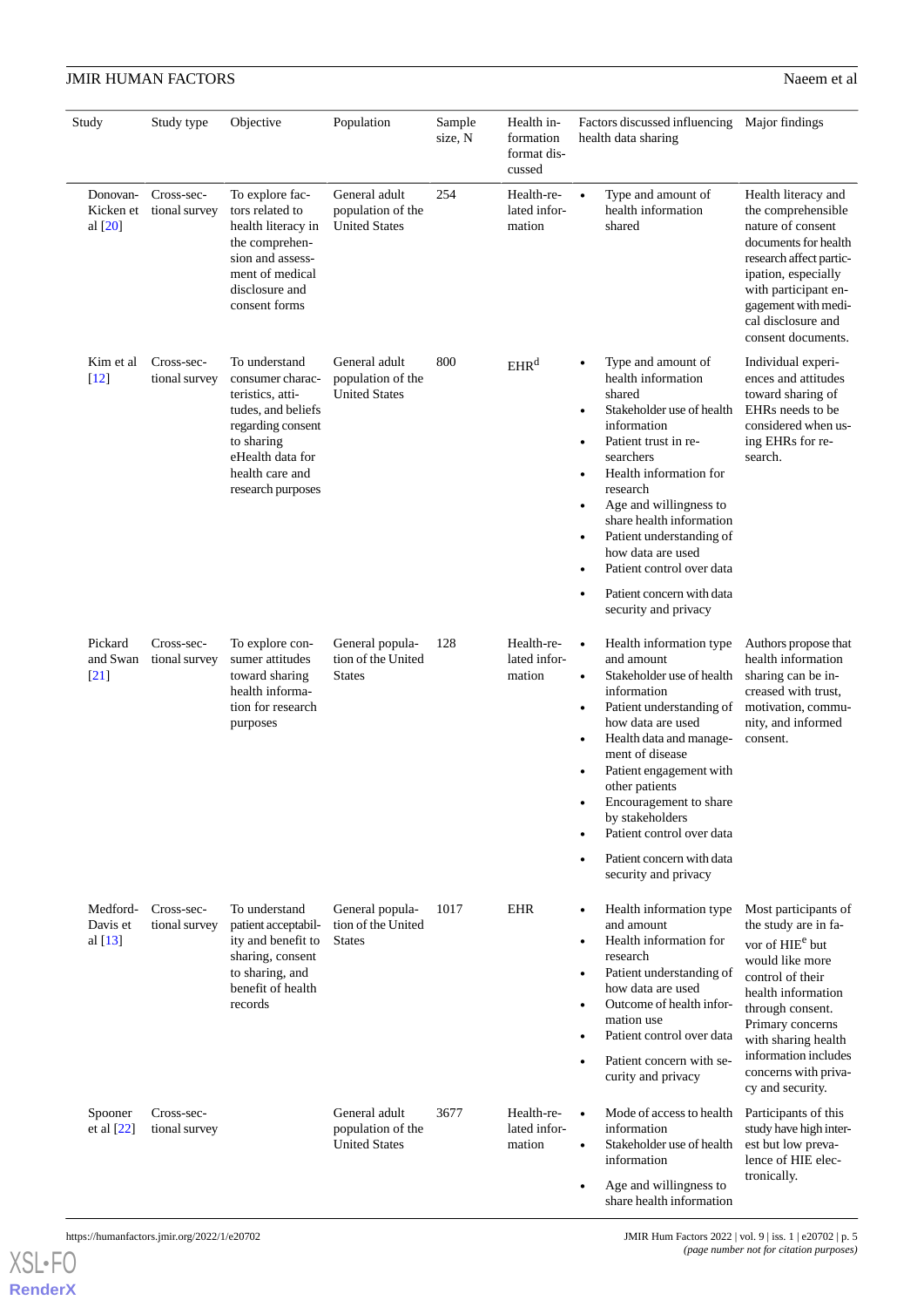| Study                                    | Study type                                                  | Objective                                                                                                                                                                                         | Population                                             | Sample<br>size, N | Health in-<br>formation<br>format dis-<br>cussed | Factors discussed influencing<br>health data sharing                                                                                                                                                                                                                    | Major findings                                                                                                                                                                                                                                           |  |  |  |
|------------------------------------------|-------------------------------------------------------------|---------------------------------------------------------------------------------------------------------------------------------------------------------------------------------------------------|--------------------------------------------------------|-------------------|--------------------------------------------------|-------------------------------------------------------------------------------------------------------------------------------------------------------------------------------------------------------------------------------------------------------------------------|----------------------------------------------------------------------------------------------------------------------------------------------------------------------------------------------------------------------------------------------------------|--|--|--|
|                                          |                                                             | To describe web-<br>based health<br>seeking behaviors<br>and to identify<br>patient-level fac-<br>tors to sharing of<br>health informa-<br>tion electronical-<br>ly with health<br>care providers |                                                        |                   |                                                  |                                                                                                                                                                                                                                                                         |                                                                                                                                                                                                                                                          |  |  |  |
| Weitz-<br>man et al<br>$\left[23\right]$ | Cross-sec-<br>tional sur-<br>vey+qualita-<br>tive           | To investigate the<br>willingness to<br>share information<br>contained in an<br>EHR for use in<br>public health<br>monitoring and<br>research                                                     | General popula-<br>tion of the United<br><b>States</b> | 181               | <b>EHR</b>                                       | Type and amount of<br>$\bullet$<br>health information<br>shared<br>Health information for<br>$\bullet$<br>research<br>Patient understanding of<br>$\bullet$<br>how data are used<br>Patient control over data<br>Patient concern with data<br>٠<br>privacy and security | High levels of will-<br>ingness were found<br>in participants in<br>sharing EHRs with<br>public health for the<br>purposes of disease<br>monitoring, evalua-<br>tion, and needs as-<br>sessment, as guided<br>by themes of altru-<br>ism and pragmatism. |  |  |  |
|                                          | Patient population or hospital presenting population—survey |                                                                                                                                                                                                   |                                                        |                   |                                                  |                                                                                                                                                                                                                                                                         |                                                                                                                                                                                                                                                          |  |  |  |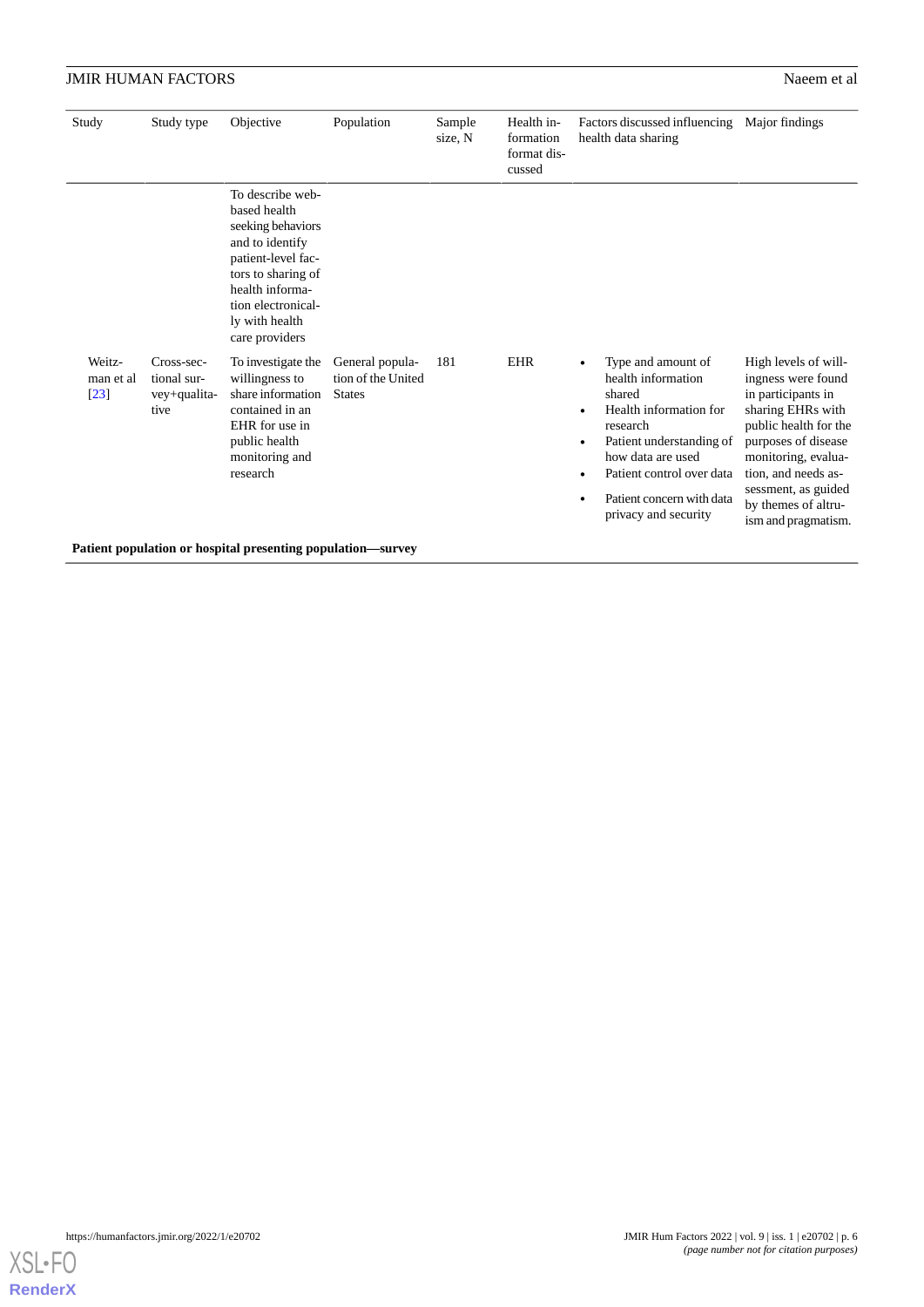| Study                    | Study type                                  | Objective                                                                                                                                                          | Population                                                                                                                               | Sample<br>size, N | Health in-<br>formation<br>format dis-<br>cussed | Factors discussed influencing Major findings<br>health data sharing                                                                                                                                                                                                                                                                                                                                          |                                                                                                                                                                                                                                                                                                                                             |
|--------------------------|---------------------------------------------|--------------------------------------------------------------------------------------------------------------------------------------------------------------------|------------------------------------------------------------------------------------------------------------------------------------------|-------------------|--------------------------------------------------|--------------------------------------------------------------------------------------------------------------------------------------------------------------------------------------------------------------------------------------------------------------------------------------------------------------------------------------------------------------------------------------------------------------|---------------------------------------------------------------------------------------------------------------------------------------------------------------------------------------------------------------------------------------------------------------------------------------------------------------------------------------------|
| Bartlett et<br>al $[24]$ | Cross-sec-<br>tional survey                 | To determine the<br>factors that im-<br>pact family<br>medicine pa-<br>tients' decision to<br>allow their<br>eHealth data to<br>be used for re-<br>search purposes | Attendees of<br>family medicine<br>clinics in Canada                                                                                     | 474               | $e$ Health da- $\bullet$<br>ta                   | Age and willingness to<br>share health information<br>Health information for<br>$\bullet$<br>research                                                                                                                                                                                                                                                                                                        | Patients in family<br>medicine clinics are<br>more likely to refuse<br>to contribute their<br>deidentified eHealth<br>data for research<br>purposes. Relevance<br>of the research to the<br>patient was an im-<br>pacting factor.                                                                                                           |
| Brown et<br>al [25]      | Survey                                      | A survey study to<br>understand the<br>desirability and<br>functionality of a<br>communication<br>portal in an ICU <sup>f</sup>                                    | Adult ICU pa-<br>tients and family<br>in the United<br><b>States</b>                                                                     | 2205              | eHealth da-<br>ta                                | Stakeholder use of health<br>$\bullet$<br>information<br>Mode of access to health<br>$\bullet$<br>information<br>Age and willingness to<br>$\bullet$<br>share health information<br>Patient engagement with<br>$\bullet$<br>health information                                                                                                                                                               | Current and poten-<br>tial ICU patients<br>support the feasibili-<br>ty and effective infor-<br>mation sharing facil-<br>itated by an eHealth<br>information portal.<br>Such a portal would<br>help in providing<br>clinical updates,<br>documentation of<br>family meetings, and<br>information regard-<br>ing health care staff<br>roles. |
| Garrido<br>et al $[26]$  | Retrospec-<br>tive observa-<br>tional study | To investigate the<br>impact of race<br>and ethnicity on<br>PHR registration<br>along with other<br>factors                                                        | Adult members<br>of health care<br>network in the<br><b>United States</b>                                                                | 1,764,121         | <b>PHR</b>                                       | Ethnicity and willing-<br>$\bullet$<br>ness to share health infor-<br>mation                                                                                                                                                                                                                                                                                                                                 | Racial groups of<br>color were less like-<br>ly to register for<br>PHRs when control-<br>ling for other fac-<br>tors.                                                                                                                                                                                                                       |
| Gerber et<br>al [27]     | Retrospec-<br>tive observa-<br>tional study | To understand<br>the prevalence<br>and patterns of<br>PHR within an<br>oncology popula-<br>tion                                                                    | Patents within a<br>cancer center<br>who had access<br>to a secure web-<br>based portal with<br>their PHR in the<br><b>United States</b> | 6495              | <b>EMR</b>                                       | Patient engagement with<br>$\bullet$<br>IT<br>Ethnicity and willing-<br>$\bullet$<br>ness to share health infor-<br>mation                                                                                                                                                                                                                                                                                   | Oncology patients<br>readily adopt the use<br>of EMRs. Explanato-<br>ry factors are the<br>greater health care<br>need by these pa-<br>tients leads to in-<br>creased portal use.                                                                                                                                                           |
| Kerath et<br>al $[28]$   | Cross-sec-<br>tional survey                 | To understand at-<br>titudes related to<br>the collection,<br>storing, and con-<br>sent toward use<br>of genetic infor-<br>mation for re-<br>search purposes       | Long Island<br>health system pa-<br>tients and their<br>families                                                                         | 1041              | Genomic<br>data                                  | Health information type<br>$\bullet$<br>and amount<br>Patient trust in research<br>$\bullet$<br>Stakeholder requesting<br>$\bullet$<br>health information<br>Age and willingness to<br>$\bullet$<br>share health information<br>Patient understanding of<br>$\bullet$<br>how data are used<br>Previous interaction with<br>$\bullet$<br>IT<br>Patient concern with data<br>$\bullet$<br>security and privacy | Most participants<br>were willing to share<br>health information,<br>where limitations to<br>sharing were related<br>to data privacy and<br>consent procedures,<br>along with impor-<br>tance of the studies<br>being conducted.                                                                                                            |
| Padrez et<br>al $[29]$   | Cross-sec-<br>tional survey                 | To explore the<br>feasibility and<br>data availability<br>to linking pa-<br>tient's social me-<br>dia content with<br>their EMR data                               | <b>Adult Facebook</b><br>or Twitter users<br>who presented to<br>an emergency de-<br>partment                                            | 1433              | <b>EMR</b>                                       | Previous engagement<br>$\bullet$<br>with IT                                                                                                                                                                                                                                                                                                                                                                  |                                                                                                                                                                                                                                                                                                                                             |

**[RenderX](http://www.renderx.com/)**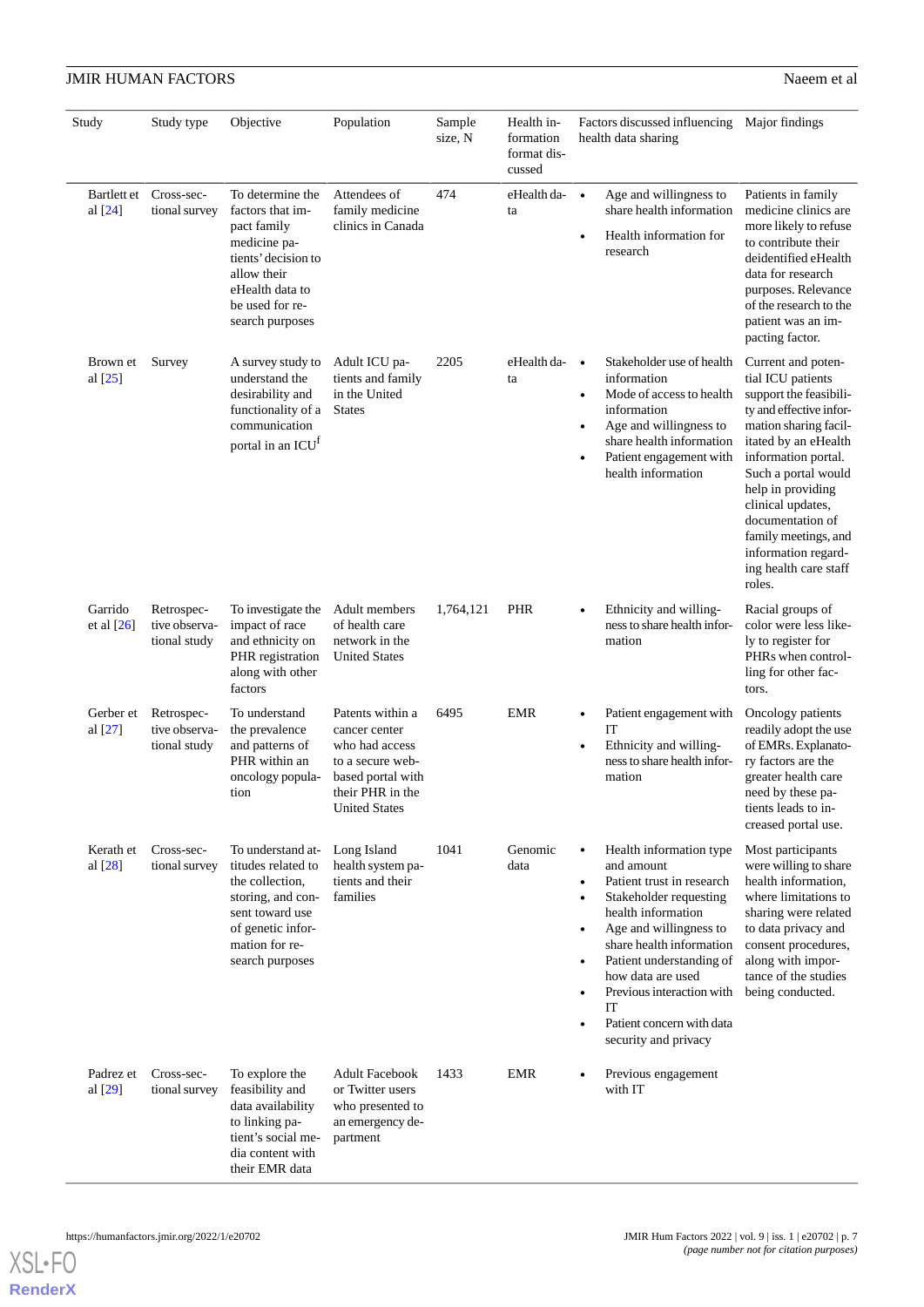|                          | <b>JMIR HUMAN FACTORS</b>   |                                                                                                                                                                                                                       |                                                                                             |                   |                                                  |                                                                                                                                                                                                                                                                                                                                                                                                      | Naeem et al                                                                                                                                                                                                                                                                                                                |
|--------------------------|-----------------------------|-----------------------------------------------------------------------------------------------------------------------------------------------------------------------------------------------------------------------|---------------------------------------------------------------------------------------------|-------------------|--------------------------------------------------|------------------------------------------------------------------------------------------------------------------------------------------------------------------------------------------------------------------------------------------------------------------------------------------------------------------------------------------------------------------------------------------------------|----------------------------------------------------------------------------------------------------------------------------------------------------------------------------------------------------------------------------------------------------------------------------------------------------------------------------|
| Study                    | Study type                  | Objective                                                                                                                                                                                                             | Population                                                                                  | Sample<br>size, N | Health in-<br>formation<br>format dis-<br>cussed | Factors discussed influencing<br>health data sharing                                                                                                                                                                                                                                                                                                                                                 | Major findings                                                                                                                                                                                                                                                                                                             |
|                          |                             |                                                                                                                                                                                                                       |                                                                                             |                   |                                                  |                                                                                                                                                                                                                                                                                                                                                                                                      | Most individuals<br>presenting to an<br>emergency depart-<br>ment that used social<br>media consented to<br>sharing and provid-<br>ing access to integrat-<br>ed information of<br>their social media<br>and EMR. The study<br>presents a discussion<br>on possible data<br>repositories that link<br>cross-platform data. |
| Patel et al<br>$[30]$    | Cross-sec-<br>tional survey | To explore con-<br>sumer attitudes<br>and support for<br>physician use of<br>HIE within a<br>low-income, eth-<br>nically diverse<br>community                                                                         | Adult population<br>presenting to an<br>emergency and<br>ambulatory care<br>sites           | 214               | PHR                                              | Type and amount of<br>health information<br>shared<br>Stakeholder use of health<br>information<br>Health information for<br>$\bullet$<br>research<br>Age and willingness to<br>share health information<br>Health data and disease<br>management<br>Outcomes of health infor-<br>$\bullet$<br>mation use<br>Patient concern with data<br>security and privacy<br>Patient control over<br>health data | Over half of partici-<br>pants supported use<br>of PHRs by them-<br>selves and their<br>health care<br>providers. Potential<br>benefits of health in-<br>formation influences<br>sharing.                                                                                                                                  |
| Pedersen<br>et al $[31]$ | Cross-sec-<br>tional survey | To understand<br>the acceptability<br>of EHRs in an<br>STI <sup>g</sup> clinic and<br>its impact on in-<br>tention to be<br>screened for STI                                                                          | Patients of an STI 1004<br>clinic in Canada                                                 |                   | <b>EHR</b>                                       | Type and amount of<br>health information<br>Stakeholder use of health<br>information<br>Age and willingness to<br>share health information<br>Patient concern with data<br>security and privacy                                                                                                                                                                                                      | One-third of partici-<br>pants reported that<br>they were not com-<br>fortable with sharing<br>their health informa-<br>tion and are less<br>likely to use STI<br>clinic.                                                                                                                                                  |
| Seltzer et<br>al $[8]$   | Cross-sec-<br>tional survey | To explore partic-<br>ipants willingness<br>to share data, un-<br>derstand data<br>content, and pref-<br>erences related to<br>sharing that data                                                                      | Adult population<br>presenting to an<br>emergency depart-<br>ment in the Unit-<br>ed States | 206               | Health-re-<br>lated infor-<br>mation             | Type and amount of<br>health information<br>shared<br>Health information for<br>$\bullet$<br>research<br>Patient understanding of<br>how data are used<br>Patient concern with se-<br>curity and privacy                                                                                                                                                                                             | Participants of the<br>survey use a variety<br>of modalities to gen-<br>erate data. Willing-<br>ness to share health<br>information for re-<br>search increases for<br>health-related in-<br>sights.                                                                                                                       |
| Teixeira<br>et al $[32]$ | Cross-sec-<br>tional survey | To explore atti-<br>tudes of patients<br>with HIV about<br>having their per-<br>sonal health infor-<br>mation stored and<br>shared electroni-<br>cally and what<br>factors influence<br>their willingness<br>to share | Patients present-<br>ing to an HIV<br>clinic in the Unit-<br>ed States                      | 93                | PHR                                              | Stakeholder use of health<br>information<br>Ethnicity and willing-<br>ness to share health infor-<br>mation                                                                                                                                                                                                                                                                                          | Results indicate pa-<br>tients have a high<br>trust in their primary<br>care provider and<br>HIV care teams and<br>are willing to share<br>information with<br>these persons.                                                                                                                                              |

**[RenderX](http://www.renderx.com/)**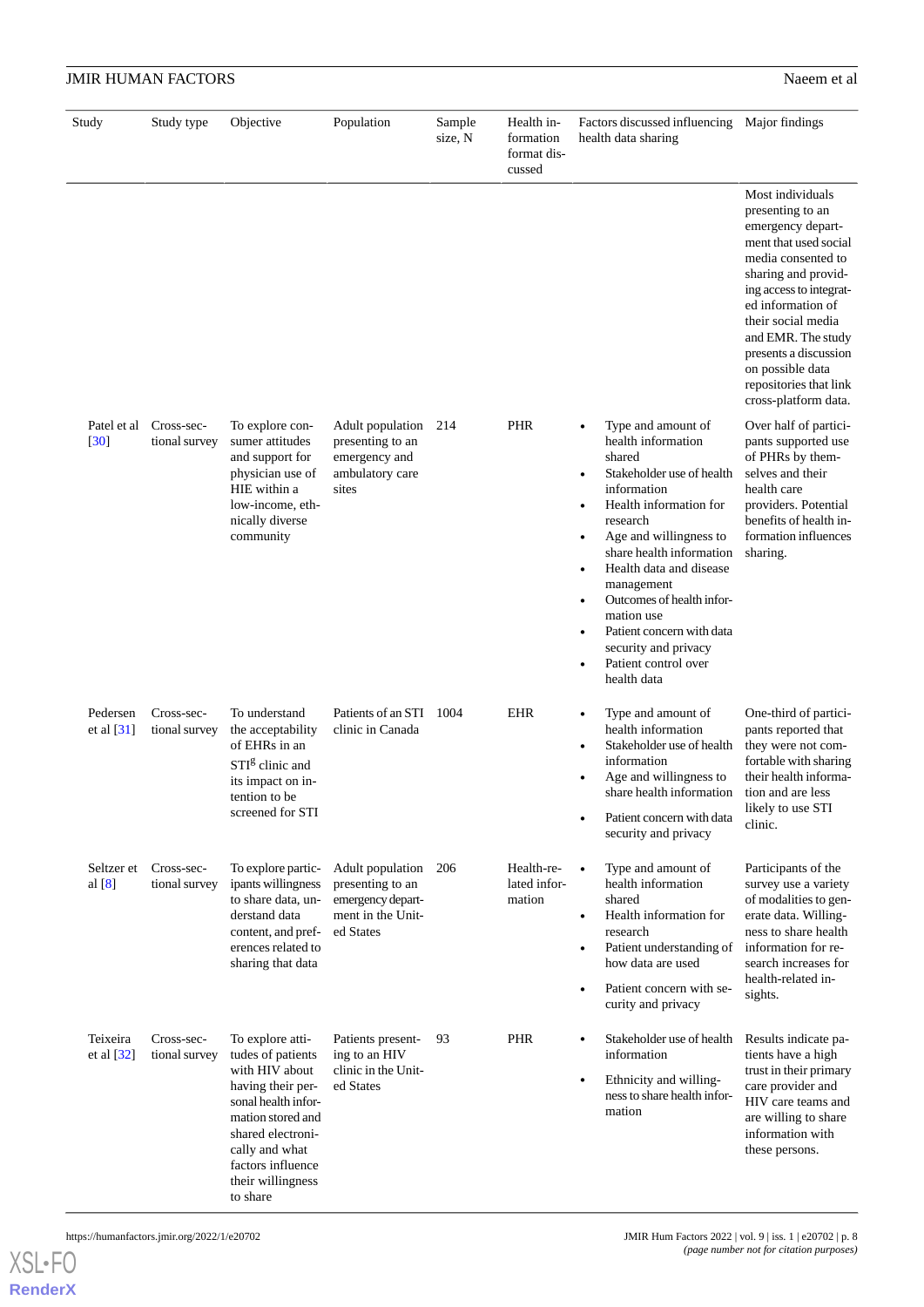| Study                          | Study type                  | Objective                                                                                                                                                                     | Population                                                                                           | Sample<br>size, N | Health in-<br>formation<br>format dis-<br>cussed       | Factors discussed influencing Major findings<br>health data sharing                                                                                                                                                                                                                                                                                                                                |                                                                                                                                                                                                                                                                                  |  |  |  |
|--------------------------------|-----------------------------|-------------------------------------------------------------------------------------------------------------------------------------------------------------------------------|------------------------------------------------------------------------------------------------------|-------------------|--------------------------------------------------------|----------------------------------------------------------------------------------------------------------------------------------------------------------------------------------------------------------------------------------------------------------------------------------------------------------------------------------------------------------------------------------------------------|----------------------------------------------------------------------------------------------------------------------------------------------------------------------------------------------------------------------------------------------------------------------------------|--|--|--|
| Weitz-<br>man et al<br>$[33]$  | Cross-sec-<br>tional survey | To investigate at-<br>titudes and prac-<br>tices related to<br>sharing health in-<br>formation from<br>an EHR to sup-<br>port patient care<br>and public health<br>monitoring | Patients or<br>guardians who<br>used EHRs in a<br>hospital patient<br>portal system                  | 261               | <b>EHR</b>                                             | Type and amount of<br>$\bullet$<br>health information<br>shared<br>Stakeholder use of health<br>$\bullet$<br>information<br>Age and willingness to<br>$\bullet$<br>share health information<br>Patient understanding of<br>$\bullet$<br>how data are used<br>Interest in PHRs<br>$\bullet$<br>Patient engagement with<br>$\bullet$<br>health information<br>Patient control over data<br>$\bullet$ | The study found<br>moderate levels of<br>willingness to share<br>electronically stored<br>health information.<br>Participants are<br>more likely to share<br>with public health<br>authorities than are<br>other stakeholders.                                                   |  |  |  |
|                                |                             | Patient population or hospital presenting population-qualitative                                                                                                              |                                                                                                      |                   |                                                        |                                                                                                                                                                                                                                                                                                                                                                                                    |                                                                                                                                                                                                                                                                                  |  |  |  |
| Courtney<br>(2008)<br>$[34]$   | Qualitative                 | To understand<br>concerns regard-<br>ing willingness to<br>adopt smartphone<br>IT in senior citi-<br>zens                                                                     | Adults aged $\geq 65$<br>years in residen-<br>tial care facilities<br>in the United<br><b>States</b> | 14                | Smart-<br>phone IT<br>informa-<br>tion collec-<br>tion | Age and willingness to<br>$\bullet$<br>share health information<br>Engagement with other<br>$\bullet$<br>information sharers or<br>patients<br>Patient concern with data<br>$\bullet$<br>privacy and security                                                                                                                                                                                      | Senior participants<br>of this study indicate<br>privacy as a barrier<br>to the adoption of<br>smartphone IT with-<br>in their homes; how-<br>ever, their percep-<br>tions of the useful-<br>ness of the technolo-<br>gy may be a mitigat-<br>ing factor.                        |  |  |  |
| Fuji et al<br>(2015)<br>$[35]$ | Qualitative                 | To understand<br>the barriers and<br>facilitators to sus-<br>tained use of<br>PHR in patients<br>with type 2 dia-<br>betes in manag-<br>ing their disease                     | <b>Adult</b> patients<br>with type 2 dia-<br>betes in the Unit-<br>ed States                         | 59                | PHR                                                    | Health data and manage-<br>$\bullet$<br>ment of disease<br>Health data and manage-<br>$\bullet$<br>ment of disease<br>Patient concern with data<br>$\bullet$<br>privacy and security<br>Patient control over<br>$\bullet$<br>health information                                                                                                                                                    | Patients with type 2<br>diabetes experience<br>multiple benefits of<br>using PHRs, includ-<br>ing disease manage-<br>ment and facilitation<br>of behavioral<br>change. Sustained<br>PHR use can be<br>achieved via build-<br>ing strong patient-<br>provider relation-<br>ships. |  |  |  |
|                                | <b>Other populations</b>    |                                                                                                                                                                               |                                                                                                      |                   |                                                        |                                                                                                                                                                                                                                                                                                                                                                                                    |                                                                                                                                                                                                                                                                                  |  |  |  |

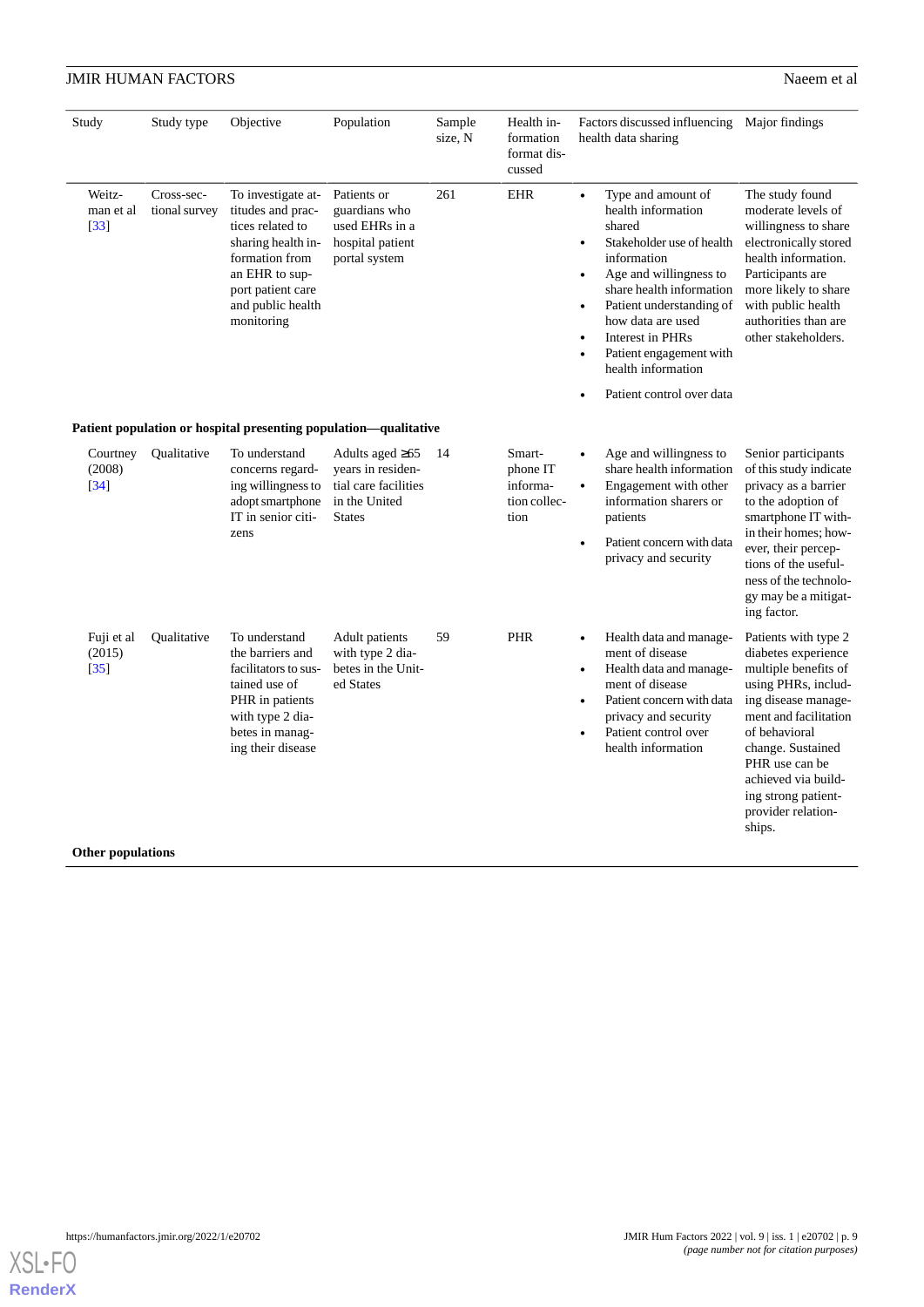| Study                              | Study type               | Objective                                                                                                                                                                               | Population                                                                                      | Sample<br>size, N | Health in-<br>formation<br>format dis-<br>cussed | Factors discussed influencing<br>health data sharing                                                                                                                                                                                                           | Major findings                                                                                                                                                                                                                                                   |
|------------------------------------|--------------------------|-----------------------------------------------------------------------------------------------------------------------------------------------------------------------------------------|-------------------------------------------------------------------------------------------------|-------------------|--------------------------------------------------|----------------------------------------------------------------------------------------------------------------------------------------------------------------------------------------------------------------------------------------------------------------|------------------------------------------------------------------------------------------------------------------------------------------------------------------------------------------------------------------------------------------------------------------|
| Beyer, et<br>al $\lceil 36 \rceil$ | Observation-<br>al study | To explore the<br>implications of<br>having communi-<br>ty engagement in<br>the exploring and<br>interpretation of<br>a GIS <sup>h</sup> disease<br>mapping method-<br>ology for cancer | Rural community<br>in the United<br><b>States</b>                                               | 60                | <b>GIS</b>                                       | Community engagement<br>with health information<br>Patient concern with data<br>security                                                                                                                                                                       | This study found<br>that community inter-<br>action with GIS data<br>for cancer was infor-<br>mative and allowed<br>participants to build<br>hypotheses and un-<br>derstanding of com-<br>munity health facili-<br>tating the ownership<br>of their health data. |
| Jamal et<br>al $[14]$              | Qualitative              | To understand re-<br>search participant<br>attitudes toward<br>confidentiality<br>and data sharing<br>of genomic infor-<br>mation for re-<br>search purposes                            | Adults who con-<br>sented to genom-<br>ic sequencing<br>projects in the<br><b>United States</b> | 30                | Genomic<br>data                                  | Patient trust in re-<br>searchers<br>Health information for<br>$\bullet$<br>research<br>Patient understanding of<br>how data are used<br>Outcomes of health infor-<br>mation<br>Patient concern with data<br>security and privacy<br>Patient control over data | A complex interplay<br>of perception of data<br>security and privacy,<br>individual altruism.<br>and situational col-<br>lection and use of<br>genomic information<br>influences informa-<br>tion sharing.                                                       |

<sup>a</sup>PHR: personal health record.

<sup>b</sup>EMR: electronic medical record.

<sup>c</sup>IT: information technology.

<sup>d</sup>EHR: electronic health record.

<sup>e</sup>HIE: health information exchange.

fICU: intensive care unit.

<sup>g</sup>STI: sexually transmitted disease.

<sup>h</sup>GIS: geographic information system.

The inductive thematic coding process revealed multiple factors related to willingness to share health information, as reported by the study participants [\(Figure 2](#page-10-0)). A single study often reported a multitude of factors related to sharing information ([Table 1\)](#page-3-0). The factors were collated into major themes related to sharing health information. For example, multiple studies reporting an association between age, income, or ethnicity, and

the willingness to share health information were grouped under the major theme *sociodemographic factors*. A similar process was followed for the remaining factors coded within the research articles, from which 7 major themes emerged. The following is a narrative synthesis of all major themes discovered in the review process.

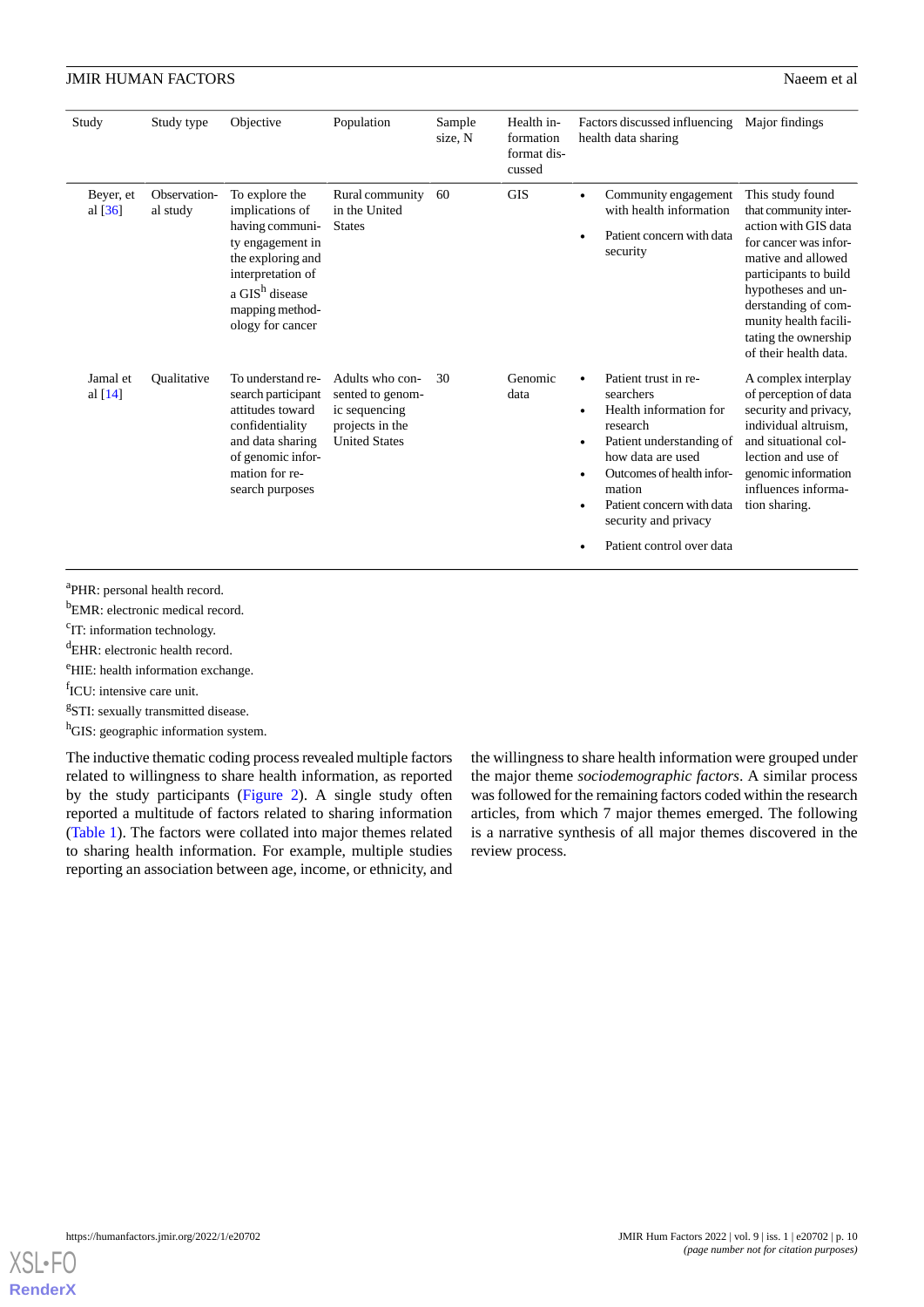<span id="page-10-0"></span>Figure 2. Factors related to willingness to share health information inductively coded within included papers and collated into major themes. IT: information technology.



#### **Sociodemographic Factors**

A total of 15 articles reported sociodemographic factors associated with willingness to share health information. The demographic factors as a major theme were primarily noted in the survey studies, in both the general adult population and a patient or hospital presenting population. The evidence suggests an incomplete exploration of the sociodemographic factors that operate in an interrelated manner to influence the willingness to share health information. For example, the relationship between age and willingness to share health information was contested, as some studies reported that older people were more comfortable with sharing health information because of a higher level of involvement with the health care system [[25\]](#page-15-22), whereas other studies found them to be less willing [\[18](#page-15-15)] as older users were less comfortable with information technology (IT) and, therefore, less likely to share health information, this being especially true via mobile phone apps. Others have found no influence of age (or other demographic variables) to be related to sharing health information for research purposes or to improve clinical care [[22](#page-15-19)[,28](#page-16-1)].

Measures of social capital have an unclear association with willingness to share health information also. Some papers have reported that higher education and income increase willingness to share health information and such individuals see the benefits of sharing information [[22,](#page-15-19)[24](#page-15-21)[,33](#page-16-6)[,37](#page-16-10)], whereas others have found no influence of these factors on sharing health information [[12,](#page-15-9)[28,](#page-16-1)[31\]](#page-16-4). It should be noted that income and education are often covariates and their individual effects on outcomes are difficult to discern. Further, mediators, such as inequitable access to technology by lower socioeconomic groups, cannot be ignored when understanding willingness to share health data [[23\]](#page-15-20). Further, although ethnic disparities have been noted regarding health information sharing [[26](#page-15-23)], other researchers have found no effects of ethnicity and sharing health information [[12,](#page-15-9)[28,](#page-16-1)[31\]](#page-16-4).

#### **Incentive to Share Health Information**

A total of 4 studies report the importance of incentives to increase willingness to share health information. Incentive in this case can be defined as something that drives and motivates individuals to perform an action. For the purpose of this analysis, the authors have considered incentives to be extrinsic (ie, financial) and intrinsic motivators. This theme was primarily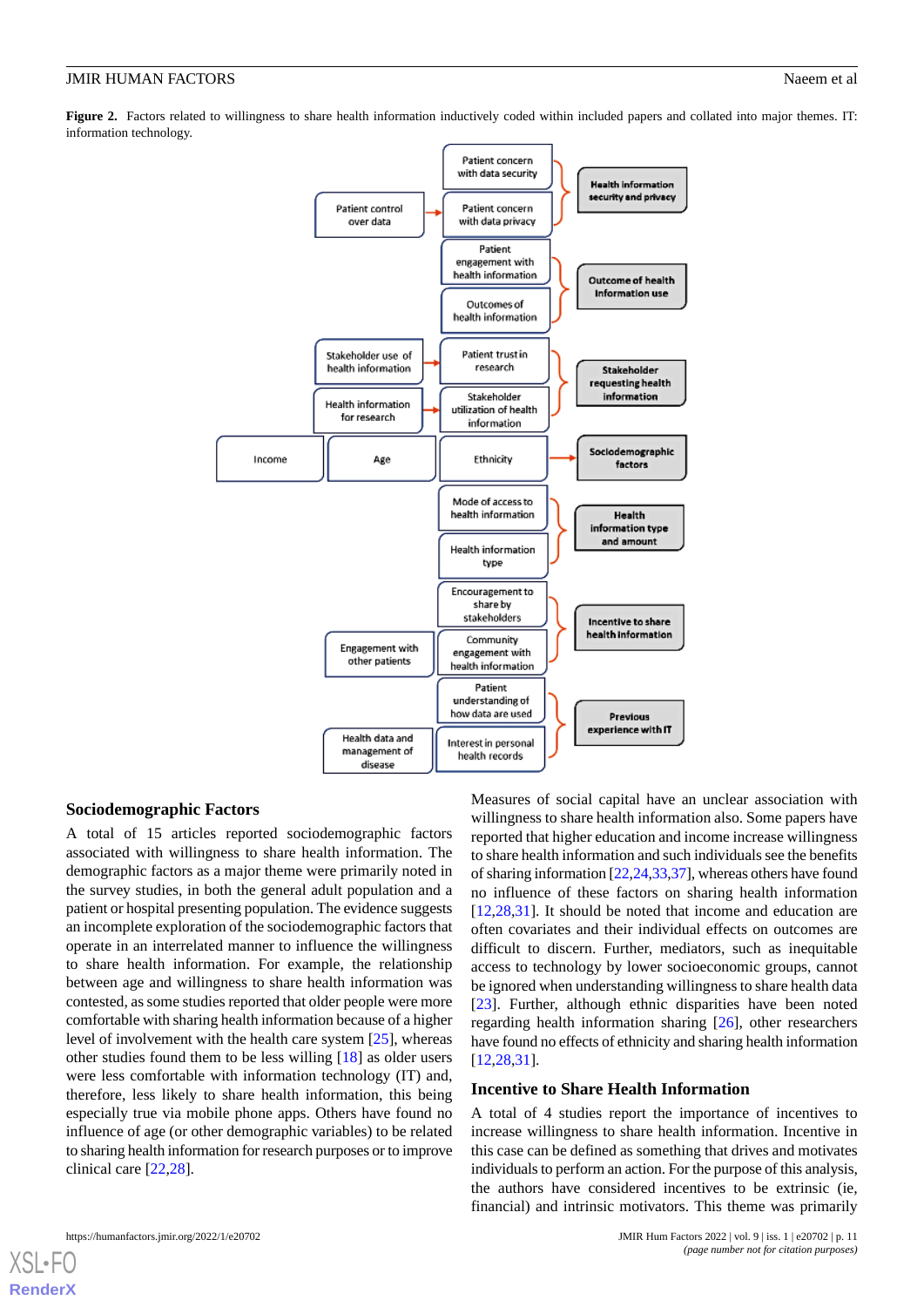presented in studies sampling from the general adult population and other populations, including a community [\[36](#page-16-9)] and individuals who consented to share their genomic data [[14\]](#page-15-11). Individuals reported various incentives that may motivate them to share health information, including monetary and material incentives such as shopping credits or money [[21\]](#page-15-18).

Self-management of health as a result of health information sharing is another motivator of health information sharing, including the improvements in the understanding of the participants' own health [\[37](#page-16-10)]. As individuals have an increased awareness of the ability to manage their health, this motivates people to share their health information. Health management can include actionable things such as knowing the likelihood of developing certain diseases, the current state of the person's health, how health affects the social environments of the person, and receiving recommendations to improve health [[8,](#page-15-5)[21](#page-15-18)]. For example, the day-to-day management of health markers that some mHealth apps may offer (eg, physical activity tracking, blood pressure readings, and blood glucose readings) may be an incentive for users to be more engaged with the collection and sharing of health information [[35\]](#page-16-8). Further, participants may be motivated to share health information if they could connect with other individuals who shared the same health conditions [\[21](#page-15-18)]. This is especially relevant to mHealth apps that offer engagement with a web-based community of users.

Finally, the reviewed studies also suggested that the public fundamentally cares about the purpose for which their information is being used and is more likely to share the information if it is being used for a good purpose [[29\]](#page-16-2). Participants who perceived the outcomes and implications of their health information as useful were more likely to share their health information [\[14](#page-15-11)].

#### **Previous Experience With IT**

A total of 12 research articles reported previous experience with IT as a factor associated with willingness to share health information. This theme was referenced by studies sampling from all types of populations, but especially so for survey studies assessing both the general and patient or hospital presenting populations. Respondents who showed interest and engagement in IT were more accepting of sharing health records [\[18](#page-15-15),[37\]](#page-16-10). Further, apprehension and anxiety perceived to using computers or wearables technology owing to lack of experience is a determinant of intention to share (eg, computer anxiety). Researchers argued for improving internet access and computer literacy as critical to increasing engagement and willingness to share health information, especially in a diverse population [\[37\]](#page-16-10).

#### **Type and Amount of Health Information**

A total of 14 studies reported factors related to the type and amount of health information in association with willingness to share health information. This theme was largely reported by survey studies, of both the general population and the patient or hospital presenting population. The results suggest that individuals prefer control over the type and amount of health data, where they can control the information being shared, with a primary concern being the confidentiality of their sensitive information [[31\]](#page-16-4). This may include differing sharing practices

based on the sensitivity of the information being shared (eg, sexual activity or orientation, adoptions, abortions, and substance abuse) [[7\]](#page-15-4). The authors found that although most participants agreed with sharing their health information, they were less likely to be tested if participants knew that their clinical information was being shared by provincial health care systems.

#### **Data Privacy and Security**

A total of 14 studies reported data privacy and security as a factor related to willingness to share health information. This theme was reported by all types of populations assessed. Within the growing trend of IT and the creation of large data repositories, security and privacy are a major concern for data producers and are closely linked to the confidentiality of sensitive information, as discussed in the previous section. Courtney [\[34](#page-16-7)] offers a multidimensional look into what privacy and security means within the health data field and found that patient mistrust results in withholding of health information. Fuji et al [\[35](#page-16-8)] found that privacy existed at both personal and technical levels, where some participants expressed themselves to be private and disliked sharing any information, whereas others stated that some technologies (eg, cloud sharing technology) may not be equipped to ensure total data security. Similar results in patients' sensitivities to sharing health information have been found in genomics research [[14](#page-15-11)[,28](#page-16-1)].

In practice, although health information privacy and security are valued concepts for patients when sharing their EHRs, concerns about privacy decreased in specific patient groups, such as those who were chronically ill. In such cases, the benefits of sharing medical records may have outweighed privacy risks perceptions [\[18](#page-15-15)]. However, Gaylin et al [\[17](#page-15-14)] discussed the opposite, where privacy concerns were more important than sharing health information and its potential benefits to society. Further, mitigation of privacy concerns may increase willingness to share, such as anonymization [\[11](#page-15-8),[23\]](#page-15-20). However, researchers discussed that with the increases in IT systems to share information (eg, using social media), individuals may still be willing to share information regardless of privacy and security concerns.

#### **Stakeholder Requesting Health Information**

Willingness to share health information is also influenced by who will use the information, which was as reported by 17 studies. This theme was primarily reported by survey studies (both general and patient or hospital presenting population). Studies showed that participants were more likely to share health information with their primary physicians, depending on the nature of the information [[7\]](#page-15-4). Researchers and public organizations (nonclinical staff) were least likely to be on the list of participants' willingness to share health information [[7](#page-15-4)[,11](#page-15-8),[32\]](#page-16-5). Hesitancy to share was especially true when the recipients of health information were doing research that was not relevant to the participants sharing information [[24\]](#page-15-21). Participants were more likely to contribute information for research purposes if they knew that it would benefit themselves or the public in some way [[14\]](#page-15-11).

 $XS$  $\cdot$ FC **[RenderX](http://www.renderx.com/)**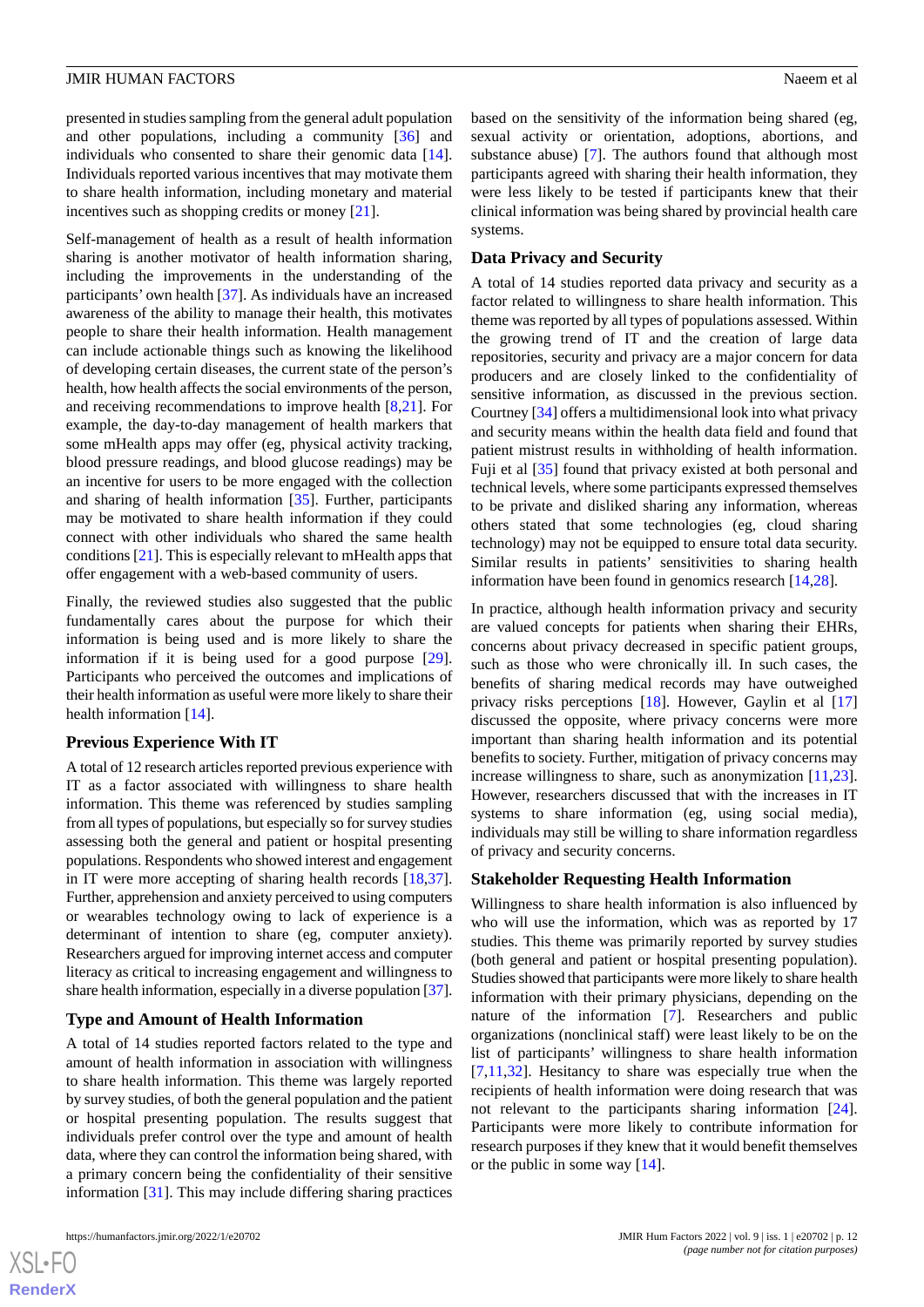#### **Outcome of Health Information Use**

A total of 10 studies reported that participants were influenced by the intended use and outcomes of their information when sharing health data. Again, this theme is mostly reported by survey studies, of both the general adult population and the patient or hospital presenting population. Anderson and Agarwal [[16\]](#page-15-13) found that the outcome and the role their health information had to play was important for sharing health information, as established trust was an important determinant of information sharing. Hasnain-Wynia et al [[19\]](#page-15-16) found that 90% of their study participants needed to know who was using their health information and for what purpose. Patel et al [\[37](#page-16-10)] found that individuals who perceived the positive benefits of sharing health information such as EHRs, such as understanding of their health, control over their health care, ability to make decisions together with their health care team, improvement in the quality of care. and satisfaction with health care, were more motivated to share their information. Brown et al [\[25](#page-15-22)] found that individuals who feel like they are contributing to an improvement of health care are more likely to share health information.

## *Discussion*

### **Principal Findings**

#### <span id="page-12-0"></span>*Overview*

The purpose of this rapid review was to locate literature that reported factors related to willingness to share health

|  | <b>Figure 3.</b> Dimensions of trust during the sharing process. |  |  |  |  |  |
|--|------------------------------------------------------------------|--|--|--|--|--|
|--|------------------------------------------------------------------|--|--|--|--|--|

information and synthesize them into cohesive themes. Through the review process, a total of 7 major themes were discovered that explored the different aspects of the process of sharing information. This included sociodemographic factors, contextual factors (eg, type and amount of health information shared), and a mix of contextual and cognitive factors that influence willingness to share (eg, stakeholder requesting information).

The factors associated with willingness to share health information reported here ultimately suggest the importance of developing trust. Trust is complicated, and often a philosophical concept, but is generally defined as imparting authority to another and accepting the vulnerability associated with that, given that a set of expectations are met [[38\]](#page-16-11). When sharing their health information, an agreement of trust is made between the individual sharing and the stakeholder accepting the information. Participants share their information accepting that they have become vulnerable by sharing their intellectual capital and personal nature of health information, and rightly expect the outcome of that sharing process to meet their expectations. It is then up to the stakeholder to upkeep those expectations, or not, ultimately building or eroding that trust. Trust during the sharing process is multifaceted, and the factors associated with willingness to share health information that were found through this study illuminate some of these facets. When assessing the overlapping and unique themes found in this study, trust seems to operate at multiple levels: (1) community level, (2) individual level, and (3) process level [\(Figure 3\)](#page-12-0).



#### *Community-Level Trust*

The first is community-level trust, which speaks to themes regarding the stakeholder requesting the information and the outcomes of information shared by participants in the studies reviewed within this report. Credibility in the institutions that back up the stakeholder is important, which was especially true if the institutions were well known and had a good reputation. The credibility aspect is particularly important for certain communities who have had historically less access to power and privilege and have been exploited in the name of health research. Credibility of the stakeholders can also mean that stakeholder appreciate the diversity within communities and are willing to engage with the community to understand their

[XSL](http://www.w3.org/Style/XSL)•FO **[RenderX](http://www.renderx.com/)**

perspectives [\[39](#page-16-12)]. Further, the relatively less willingness to share health information that is sensitive in nature may be a universal aspect of sharing for all participants, but the compounding of historical research practices, mutual stereotypes, and differences in cultures and ethnicity can influence trust building between researchers and different types of communities.

Having knowledge about the purpose, benefits, and downsides to sharing their health information was also an important factor associated with willingness to share information. Understanding that sharing health information can benefit the participants individually or benefit the entire community builds resilience and contributes to the sense of community. A recent scoping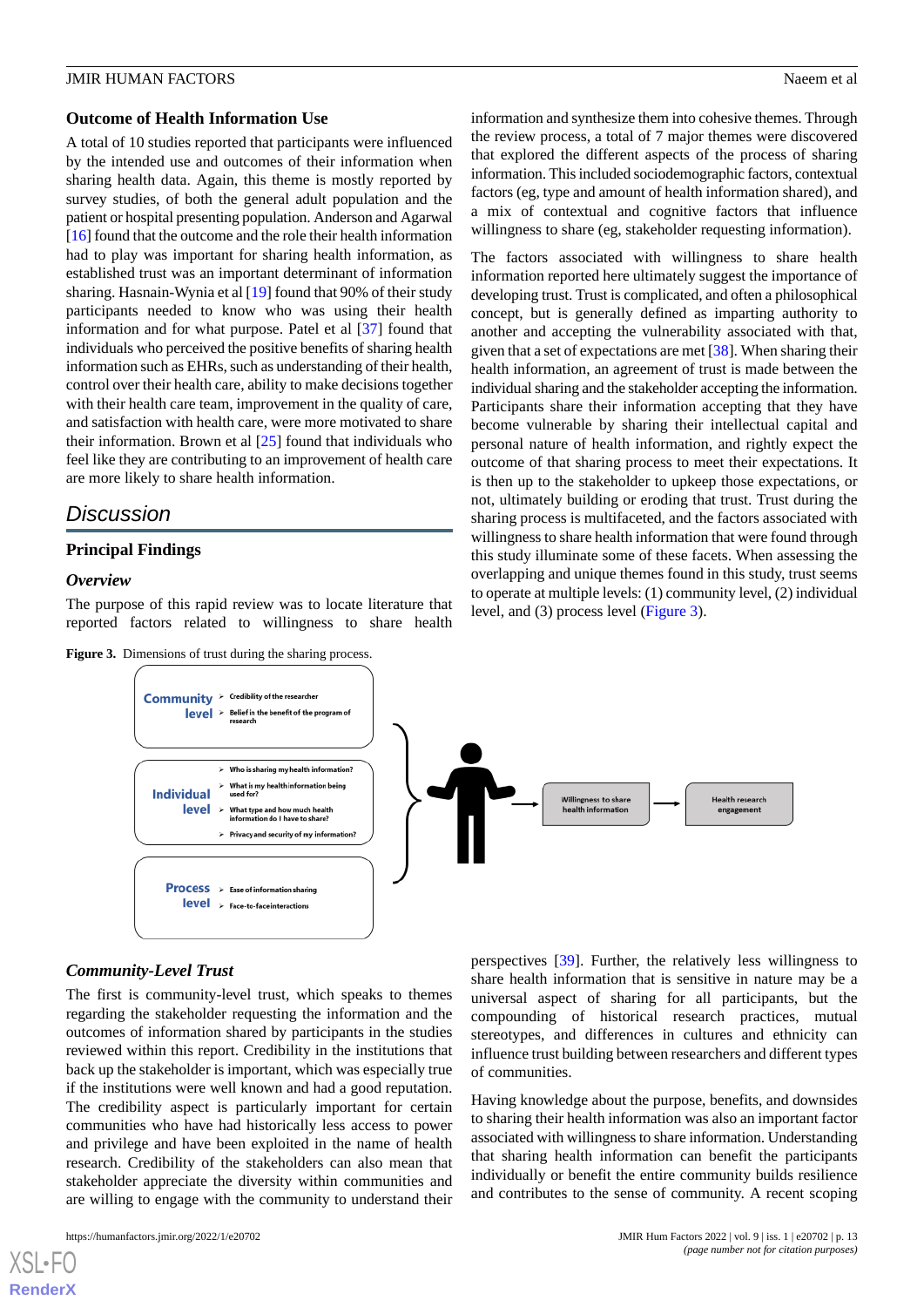review of barriers and facilitators of recruitment of South Asian participants found that engagement with health research was low in this population because of lack of knowledge about the scientific importance of the work, poor understanding of the research intentions, and the perception that the research benefits will not extend to their community [\[39](#page-16-12)].

#### *Individual-Level Trust*

The results of this study show that individual-level trust is built by a data-sharing environment where participants feel safe in sharing their health information. These factors evidently constitute a major decision-making aspect for participants when sharing health information. These factors include (1) stakeholder requesting information, (2) outcomes of health information, (3) security and privacy of health information, and (4) type and amount of health information shared. More importantly, the relative importance of these themes in this study may be because of their interrelatedness and connection with building individual-level trust through good research ethics.

The concept of data security and privacy of health data are well explored within the domain of health care, as health information is at times the most intimate, personal, and sensitive information that is maintained by the individual. Within most jurisdictions, privacy laws allow for total control over health information to the individuals, only to be disclosed if consent is authorized. Confidentiality goes a step beyond that and is usually characterized by an agreement between the individuals and the stakeholder requesting the information [[40](#page-16-13)]. Indeed, participants felt that they would be more willing to share their health information if the information was going to be protected and private to a degree that they were comfortable with. Other studies have also found the sharing of information to be enhanced within the context of EHRs when privacy and security concerns were addressed [[40,](#page-16-13)[41](#page-16-14)].

Privacy and security of the data are closely linked to the outcome of that data, the stakeholder requesting the health information, and the type and amount of information shared. Participants are more likely to share their information if they feel they can have granular control over their shared data, which is also a form of maintaining privacy. If participants are able to control how much of their data and what type they are able to share, they have more control and feel safer in the sharing process. Participants also feel safe when they know the information is being used for its intended purpose, which is also communicated to them. For example, studies have shown the sociocultural aspects of collecting genetic information, which can be harmful or beneficial to the participants based on their familial and social circumstances [[42](#page-16-15)].

Finally, who is using the health information is an important aspect of trust. Participants within the studies reviewed regularly stated they much preferred sharing their information with their physician or whomever primarily cared for them, health-wise. Studies have reported that individuals who regularly visit their physicians have a psychosocial expectation of benefit and trust from the physicians [\[43](#page-16-16)]. Having that interpersonal relationship built on the basis of day-to-day trust may be an important aspect to creating a space where health information sharing can occur. The lack of sharing of participants to other stakeholders,

 $XS$  • FC **[RenderX](http://www.renderx.com/)** including organizations not associated with the health care of the participant, also points to the lack of trust and skepticism about the maintenance of privacy by these organizations.

#### *Process-Level Trust*

There is a paucity of literature describing the process of information sharing as having a role in participants'willingness to share their information. Within populations, the ease of the information-sharing process can have a large influence on whether or not a participant will engage in sharing their health information. Factors as simple as language barriers, health literacy, and type of data collection instrument can determine a study's success in engaging its population of interest [\[44](#page-16-17)]. In addition, complex factors, such as the sociodemographic diversity within a community, must also be addressed. For example, some ethnocultural communities may have first- and second-generation migrants who may have differing needs when it comes to ease of information sharing, where older-generation participants may require translation services or a different mode of data collection (face-to-face vs on the phone) to successfully share their information [\[45](#page-16-18)].

### **Implications of Findings**

The results of this study suggest actionable items that stakeholders can consider, including introducing policy changes that aim to develop a mutually beneficial information-sharing partnership between the communities of interest. Further, in order to motivate individuals to share their health information, their situations within their community must be appreciated, and equal power should be divided among the researcher and community members on the control and direction of the data-sharing partnership [\[46](#page-16-19)]. This is compared with researchers controlling the collection, analysis, and dissemination of the information along with reaping its benefits, with little input from participants. To build effective data-sharing partnerships, researchers should be able to work in collaboration with community members and understand the community living, working, and socializing conditions. To do this, credible and respectful access to the community should be pursued by building relationships with community champions and organizations that have a long-standing dedication to their communities. As suggested by the findings of this review, this can be done through training and development of guidelines that assist within building such relationships, which can exist at the institutional and national research level.

Another suggested actionable item could be the documentation of the process of rapport and building relationships with communities regarding building an information-sharing partnership, along with a systematic way of collecting the community perspectives on barriers and facilitators to sharing information. Although there is a great amount of literature using and describing methodologies that view research participants and the community as partners throughout the research process (eg, community-based participatory research and integrated knowledge translation), more exploration is required to create policies and guidelines for effective documentation of information-sharing partnerships.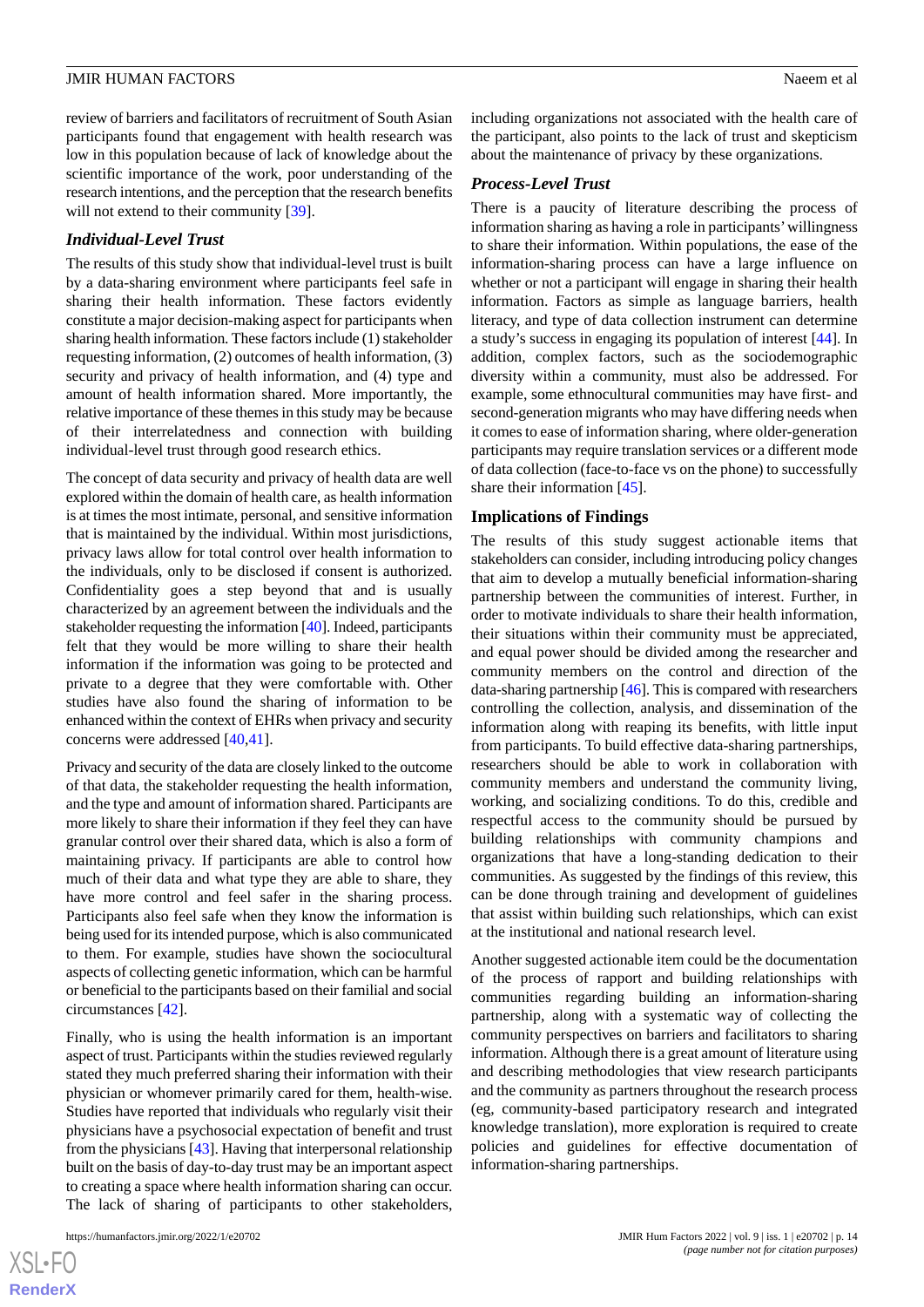A deeper understanding of conducting ethical research, the abstract nature of maintaining confidentiality, and respect for the individuals and their experiences is essential throughout the information-sharing process to develop trust. For example, many research studies suffer from the simplistic assumption that a single consent form is enough to assure ethical standards for their participants. However, the results of this study show that, within a community, more is needed. Indeed, a study can maintain excellent privacy and confidentiality within their protocol but may still conduct research that is framed in a way that is disrespectful toward certain ethnocultural communities [[47\]](#page-16-20). Therefore, a reassessment of research ethics evaluation processes at the institutional levels may need to be improved and adjusted to address differences in conducting research in data-sharing communities.

Sharing of health information that is easy, accessible, and feasible for the participant can also cultivate trust. Having evidence-informed standards and clear guidelines for collecting health information can not only benefit stakeholders interested in gaining information by increasing reproducibility but also benefit the information-sharing partnership [\[48](#page-16-21)]. That being said, stakeholders should consider the population they are hoping to collect information from when choosing or creating these standards. For example, simply measuring the concept of ethnicity in populations can be difficult, as some participants may not see their ethnicity, or diversity within an ethnicity, being reflected in the type of questionnaire they are given. Further incentives are known to increase research engagement and may be an important aspect of building information-sharing partnerships in ethnocultural communities. However, simple financial incentives may not be enough to garner continued information sharing, but rather, more customized incentives may be needed for the communities that researchers are interested in. Studies have demonstrated that incentives for ethnic and minority communities, such as colearning activities and a chance to contribute to the research development, are sustainable incentives that build trusting partnerships [\[31](#page-16-4)].

## **Limitations, Strengths, and Next Steps**

This review is limited by its rapid review methodology, which fails to conduct a broader search of the literature and critically analyze the included studies. For example, this review contains

studies with a variable sample size, which could influence the generalizability of the results of certain studies with smaller sample sizes. Further, the included studies report on the incomparable context of individuals, where some participants are hospitalized patients, as compared with the general adult population [\(Table 1](#page-3-0)). When assessing the results of this study, there are some notable differences in results when comparing the population assessed and the methods used to assess them. For example, some themes are overly represented in survey studies in both the general adult population and a patient or hospital presenting population simply because of the methods used. In survey studies, authors can quickly measure study participant preferences on the type and amount of health information shared, outcomes of health information use, and the stakeholder requesting health information. Further, most survey studies feature a larger population size, which can also influence the results by the inclusion of more viewpoints and more possible factors that influence willingness to share. However, the study finds its strengths in the reporting of concise narrative synthesis of factors associated with willingness to share health information into cohesive themes and subsequent domains, using thematic coding methods. An important next step for this review would be a systematic search of the literature, allowing for an in-depth analysis of health information sharing. Further, primary studies focusing on health information exchange in populations facing health disparities are warranted to expand the field.

#### **Conclusions**

This review provided a concise report on factors associated with willingness to share health information, including a conceptual framework that outlined sociodemographic, cognitive, and contextual domains associated with health information sharing. Further, this review emphasized the importance of data generators' viewpoints and the complex systems of factors that shape their decision to share health information. The factors related to information sharing reported in this review have important implications in participant engagement and reorientation of methodologies in research studies to build sustained information exchange capacity. Sustained information exchange is an important aspect of current trends in medical research and public health.

## <span id="page-14-2"></span>**Conflicts of Interest**

None declared.

## <span id="page-14-0"></span>**Multimedia Appendix 1**

<span id="page-14-1"></span>MEDLINE search strategy. [[DOCX File , 25 KB](https://jmir.org/api/download?alt_name=humanfactors_v9i1e20702_app1.docx&filename=1cad58f9e015abe78008623b74312526.docx)-[Multimedia Appendix 1\]](https://jmir.org/api/download?alt_name=humanfactors_v9i1e20702_app1.docx&filename=1cad58f9e015abe78008623b74312526.docx)

#### **References**

- 1. Prosperi M, Min JS, Bian J, Modave F. Big data hurdles in precision medicine and precision public health. BMC Med Inform Decis Mak 2018 Dec 29;18(1):139 [\[FREE Full text](https://bmcmedinformdecismak.biomedcentral.com/articles/10.1186/s12911-018-0719-2)] [doi: [10.1186/s12911-018-0719-2\]](http://dx.doi.org/10.1186/s12911-018-0719-2) [Medline: [30594159\]](http://www.ncbi.nlm.nih.gov/entrez/query.fcgi?cmd=Retrieve&db=PubMed&list_uids=30594159&dopt=Abstract)
- 2. van Panhuis WG, Paul P, Emerson C, Grefenstette J, Wilder R, Herbst AJ, et al. A systematic review of barriers to data sharing in public health. BMC Public Health 2014 Nov 05;14(1):1144 [\[FREE Full text\]](https://bmcpublichealth.biomedcentral.com/articles/10.1186/1471-2458-14-1144) [doi: [10.1186/1471-2458-14-1144](http://dx.doi.org/10.1186/1471-2458-14-1144)] [Medline: [25377061](http://www.ncbi.nlm.nih.gov/entrez/query.fcgi?cmd=Retrieve&db=PubMed&list_uids=25377061&dopt=Abstract)]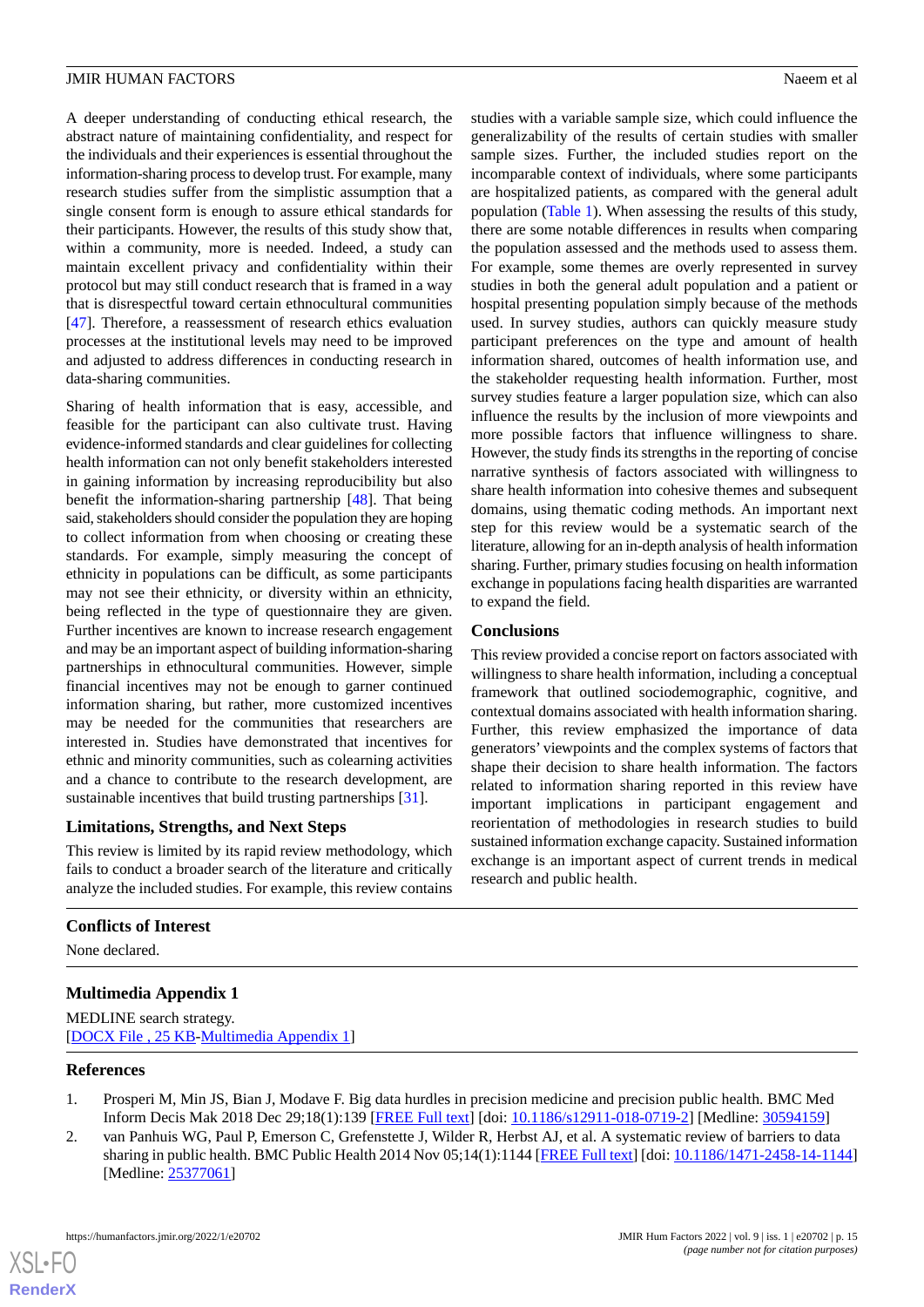- <span id="page-15-0"></span>3. Morgan A, Mooney S, Aronow B, Brenner S. Precision medicine: data and discovery for improved health and therapy. In: Proceedings of the Pacific Symposium - Biocomputing 2016. 2016 Presented at: Pacific Symposium - Biocomputing 2016; January 4–8, 2016; Kohala Coast, Hawaii, USA p. 243-248. [doi: [10.1142/9789814749411\\_0023](http://dx.doi.org/10.1142/9789814749411_0023)]
- <span id="page-15-2"></span><span id="page-15-1"></span>4. Leff DR, Yang G. Big data for precision medicine. Engineering 2015 Sep;1(3):277-279. [doi: [10.15302/j-eng-2015075](http://dx.doi.org/10.15302/j-eng-2015075)]
- <span id="page-15-3"></span>5. Khoury MJ, Iademarco MF, Riley WT. Precision public health for the era of precision medicine. Am J Prev Med 2016 Mar;50(3):398-401 [[FREE Full text\]](http://europepmc.org/abstract/MED/26547538) [doi: [10.1016/j.amepre.2015.08.031\]](http://dx.doi.org/10.1016/j.amepre.2015.08.031) [Medline: [26547538\]](http://www.ncbi.nlm.nih.gov/entrez/query.fcgi?cmd=Retrieve&db=PubMed&list_uids=26547538&dopt=Abstract)
- <span id="page-15-4"></span>6. Zakim D, Schwab M. Data collection as a barrier to personalized medicine. Trends Pharmacol Sci 2015 Feb;36(2):68-71. [doi: [10.1016/j.tips.2014.11.002](http://dx.doi.org/10.1016/j.tips.2014.11.002)] [Medline: [25479798](http://www.ncbi.nlm.nih.gov/entrez/query.fcgi?cmd=Retrieve&db=PubMed&list_uids=25479798&dopt=Abstract)]
- <span id="page-15-5"></span>7. Caine K, Hanania R. Patients want granular privacy control over health information in electronic medical records. J Am Med Inform Assoc 2013 Jan 01;20(1):7-15 [\[FREE Full text\]](http://europepmc.org/abstract/MED/23184192) [doi: [10.1136/amiajnl-2012-001023\]](http://dx.doi.org/10.1136/amiajnl-2012-001023) [Medline: [23184192\]](http://www.ncbi.nlm.nih.gov/entrez/query.fcgi?cmd=Retrieve&db=PubMed&list_uids=23184192&dopt=Abstract)
- <span id="page-15-6"></span>8. Seltzer E, Goldshear J, Guntuku SC, Grande D, Asch DA, Klinger EV, et al. Patients' willingness to share digital health and non-health data for research: a cross-sectional study. BMC Med Inform Decis Mak 2019 Aug 08;19(1):157 [[FREE](https://bmcmedinformdecismak.biomedcentral.com/articles/10.1186/s12911-019-0886-9) [Full text\]](https://bmcmedinformdecismak.biomedcentral.com/articles/10.1186/s12911-019-0886-9) [doi: [10.1186/s12911-019-0886-9](http://dx.doi.org/10.1186/s12911-019-0886-9)] [Medline: [31395102](http://www.ncbi.nlm.nih.gov/entrez/query.fcgi?cmd=Retrieve&db=PubMed&list_uids=31395102&dopt=Abstract)]
- <span id="page-15-7"></span>9. Lodhia V, Karanja S, Lees S, Bastawrous A. Acceptability, usability, and views on deployment of peek, a mobile phone mHealth intervention for eye care in Kenya: qualitative study. JMIR Mhealth Uhealth 2016 May 09;4(2):e30 [\[FREE Full](https://mhealth.jmir.org/2016/2/e30/) [text](https://mhealth.jmir.org/2016/2/e30/)] [doi: [10.2196/mhealth.4746\]](http://dx.doi.org/10.2196/mhealth.4746) [Medline: [27160779](http://www.ncbi.nlm.nih.gov/entrez/query.fcgi?cmd=Retrieve&db=PubMed&list_uids=27160779&dopt=Abstract)]
- <span id="page-15-8"></span>10. Madden TJ, Ellen PS, Ajzen I. A comparison of the theory of planned behavior and the theory of reasoned action. Pers Soc Psychol Bull 2016 Jul 02;18(1):3-9. [doi: [10.1177/0146167292181001](http://dx.doi.org/10.1177/0146167292181001)]
- <span id="page-15-9"></span>11. Whiddett R, Hunter I, Engelbrecht J, Handy J. Patients' attitudes towards sharing their health information. Int J Med Inform 2006 Jul;75(7):530-541. [doi: [10.1016/j.ijmedinf.2005.08.009\]](http://dx.doi.org/10.1016/j.ijmedinf.2005.08.009) [Medline: [16198142](http://www.ncbi.nlm.nih.gov/entrez/query.fcgi?cmd=Retrieve&db=PubMed&list_uids=16198142&dopt=Abstract)]
- <span id="page-15-10"></span>12. Kim KK, Sankar P, Wilson MD, Haynes SC. Factors affecting willingness to share electronic health data among California consumers. BMC Med Ethics 2017 Apr 04;18(1):25 [\[FREE Full text\]](https://bmcmedethics.biomedcentral.com/articles/10.1186/s12910-017-0185-x) [doi: [10.1186/s12910-017-0185-x](http://dx.doi.org/10.1186/s12910-017-0185-x)] [Medline: [28376801\]](http://www.ncbi.nlm.nih.gov/entrez/query.fcgi?cmd=Retrieve&db=PubMed&list_uids=28376801&dopt=Abstract)
- <span id="page-15-11"></span>13. Medford-Davis LN, Chang L, Rhodes KV. Health Information Exchange: what do patients want? Health Informatics J 2017 Dec 31;23(4):268-278 [\[FREE Full text](https://journals.sagepub.com/doi/10.1177/1460458216647190?url_ver=Z39.88-2003&rfr_id=ori:rid:crossref.org&rfr_dat=cr_pub%3dpubmed)] [doi: [10.1177/1460458216647190\]](http://dx.doi.org/10.1177/1460458216647190) [Medline: [27245671\]](http://www.ncbi.nlm.nih.gov/entrez/query.fcgi?cmd=Retrieve&db=PubMed&list_uids=27245671&dopt=Abstract)
- <span id="page-15-12"></span>14. Jamal L, Sapp JC, Lewis K, Yanes T, Facio FM, Biesecker LG, et al. Research participants' attitudes towards the confidentiality of genomic sequence information. Eur J Hum Genet 2014 Aug 27;22(8):964-968 [\[FREE Full text\]](http://europepmc.org/abstract/MED/24281371) [doi: [10.1038/ejhg.2013.276](http://dx.doi.org/10.1038/ejhg.2013.276)] [Medline: [24281371\]](http://www.ncbi.nlm.nih.gov/entrez/query.fcgi?cmd=Retrieve&db=PubMed&list_uids=24281371&dopt=Abstract)
- <span id="page-15-14"></span><span id="page-15-13"></span>15. Tricco AC, Antony J, Zarin W, Strifler L, Ghassemi M, Ivory J, et al. A scoping review of rapid review methods. BMC Med 2015 Sep 16;13(1):224 [\[FREE Full text\]](https://bmcmedicine.biomedcentral.com/articles/10.1186/s12916-015-0465-6) [doi: [10.1186/s12916-015-0465-6](http://dx.doi.org/10.1186/s12916-015-0465-6)] [Medline: [26377409\]](http://www.ncbi.nlm.nih.gov/entrez/query.fcgi?cmd=Retrieve&db=PubMed&list_uids=26377409&dopt=Abstract)
- 16. Anderson CL, Agarwal R. The digitization of healthcare: boundary risks, emotion, and consumer willingness to disclose personal health information. Inform Syst Res 2011 Sep;22(3):469-490. [doi: [10.1287/isre.1100.0335\]](http://dx.doi.org/10.1287/isre.1100.0335)
- <span id="page-15-15"></span>17. Gaylin D, Moiduddin A, Mohamoud S, Lundeen K, Kelly J. Public attitudes about health information technology, and its relationship to health care quality, costs, and privacy. Health Serv Res 2011 Jun;46(3):920-938 [[FREE Full text](http://europepmc.org/abstract/MED/21275986)] [doi: [10.1111/j.1475-6773.2010.01233.x\]](http://dx.doi.org/10.1111/j.1475-6773.2010.01233.x) [Medline: [21275986\]](http://www.ncbi.nlm.nih.gov/entrez/query.fcgi?cmd=Retrieve&db=PubMed&list_uids=21275986&dopt=Abstract)
- <span id="page-15-17"></span><span id="page-15-16"></span>18. Cocosila M, Archer N. Perceptions of chronically ill and healthy consumers about electronic personal health records: a comparative empirical investigation. BMJ Open 2014 Jul 23;4(7):e005304 [[FREE Full text](https://bmjopen.bmj.com/lookup/pmidlookup?view=long&pmid=25056975)] [doi: [10.1136/bmjopen-2014-005304\]](http://dx.doi.org/10.1136/bmjopen-2014-005304) [Medline: [25056975](http://www.ncbi.nlm.nih.gov/entrez/query.fcgi?cmd=Retrieve&db=PubMed&list_uids=25056975&dopt=Abstract)]
- <span id="page-15-18"></span>19. Hasnain-Wynia R, Taylor-Clark K, Anise A. Collecting race, ethnicity, and language data to identify and reduce health disparities: perceptions of health plan enrollees. Med Care Res Rev 2011 Jun 01;68(3):367-381. [doi: [10.1177/1077558710382549\]](http://dx.doi.org/10.1177/1077558710382549) [Medline: [20889576\]](http://www.ncbi.nlm.nih.gov/entrez/query.fcgi?cmd=Retrieve&db=PubMed&list_uids=20889576&dopt=Abstract)
- <span id="page-15-19"></span>20. Donovan-Kicken E, Mackert M, Guinn TD, Tollison AC, Breckinridge B, Pont SJ. Health literacy, self-efficacy, and patients' assessment of medical disclosure and consent documentation. Health Commun 2012 Aug;27(6):581-590. [doi: [10.1080/10410236.2011.618434\]](http://dx.doi.org/10.1080/10410236.2011.618434) [Medline: [22107084\]](http://www.ncbi.nlm.nih.gov/entrez/query.fcgi?cmd=Retrieve&db=PubMed&list_uids=22107084&dopt=Abstract)
- <span id="page-15-20"></span>21. Pickard K, Swan M. Big desire to share big health data: a shift in consumer attitudes toward personal health information. Semnatic Scholar. 2014. URL: [https://tinyurl.com/2p8wv9xr](https://www.semanticscholar.org/paper/Big-Desire-to-Share-Big-Health-Data%3A-A-Shift-in-Pickard-Swan/846c3316daa8af7964042bfd29759a8e5589b627?p2df) [accessed 2022-01-24]
- <span id="page-15-21"></span>22. Spooner K, Salemi J, Salihu H, Zoorob R. eHealth patient-provider communication in the United States: interest, inequalities, and predictors. J Am Med Inform Assoc 2017 Apr 01;24(e1):18-27 [\[FREE Full text\]](http://europepmc.org/abstract/MED/27497797) [doi: [10.1093/jamia/ocw087\]](http://dx.doi.org/10.1093/jamia/ocw087) [Medline: [27497797](http://www.ncbi.nlm.nih.gov/entrez/query.fcgi?cmd=Retrieve&db=PubMed&list_uids=27497797&dopt=Abstract)]
- <span id="page-15-22"></span>23. Weitzman ER, Kaci L, Mandl KD. Sharing medical data for health research: the early personal health record experience. J Med Internet Res 2010 May 25;12(2):e14 [[FREE Full text](https://www.jmir.org/2010/2/e14/)] [doi: [10.2196/jmir.1356](http://dx.doi.org/10.2196/jmir.1356)] [Medline: [20501431\]](http://www.ncbi.nlm.nih.gov/entrez/query.fcgi?cmd=Retrieve&db=PubMed&list_uids=20501431&dopt=Abstract)
- <span id="page-15-23"></span>24. Bartlett G, Macgibbon B, Rubinowicz A, Nease C, Dawes M, Tamblyn R. The importance of relevance: willingness to share eHealth data for family medicine research. Front Public Health 2018 Sep 4;6:255 [[FREE Full text](https://doi.org/10.3389/fpubh.2018.00255)] [doi: [10.3389/fpubh.2018.00255](http://dx.doi.org/10.3389/fpubh.2018.00255)] [Medline: [30234095\]](http://www.ncbi.nlm.nih.gov/entrez/query.fcgi?cmd=Retrieve&db=PubMed&list_uids=30234095&dopt=Abstract)
- 25. Brown SM, Bell SK, Roche SD, Dente E, Mueller A, Kim T, et al. Preferences of current and potential patients and family members regarding implementation of electronic communication portals in intensive care units. Annals ATS 2016 Mar;13(3):391-400. [doi: [10.1513/annalsats.201509-638oc](http://dx.doi.org/10.1513/annalsats.201509-638oc)]
- 26. Garrido T, Kanter M, Meng D, Turley M, Wang J, Sue V, et al. Race/ethnicity, personal health record access, and quality of care. Am J Manag Care 2015 Feb 01;21(2):103-113 [[FREE Full text](https://www.ajmc.com/pubMed.php?pii=85966)] [Medline: [25880485](http://www.ncbi.nlm.nih.gov/entrez/query.fcgi?cmd=Retrieve&db=PubMed&list_uids=25880485&dopt=Abstract)]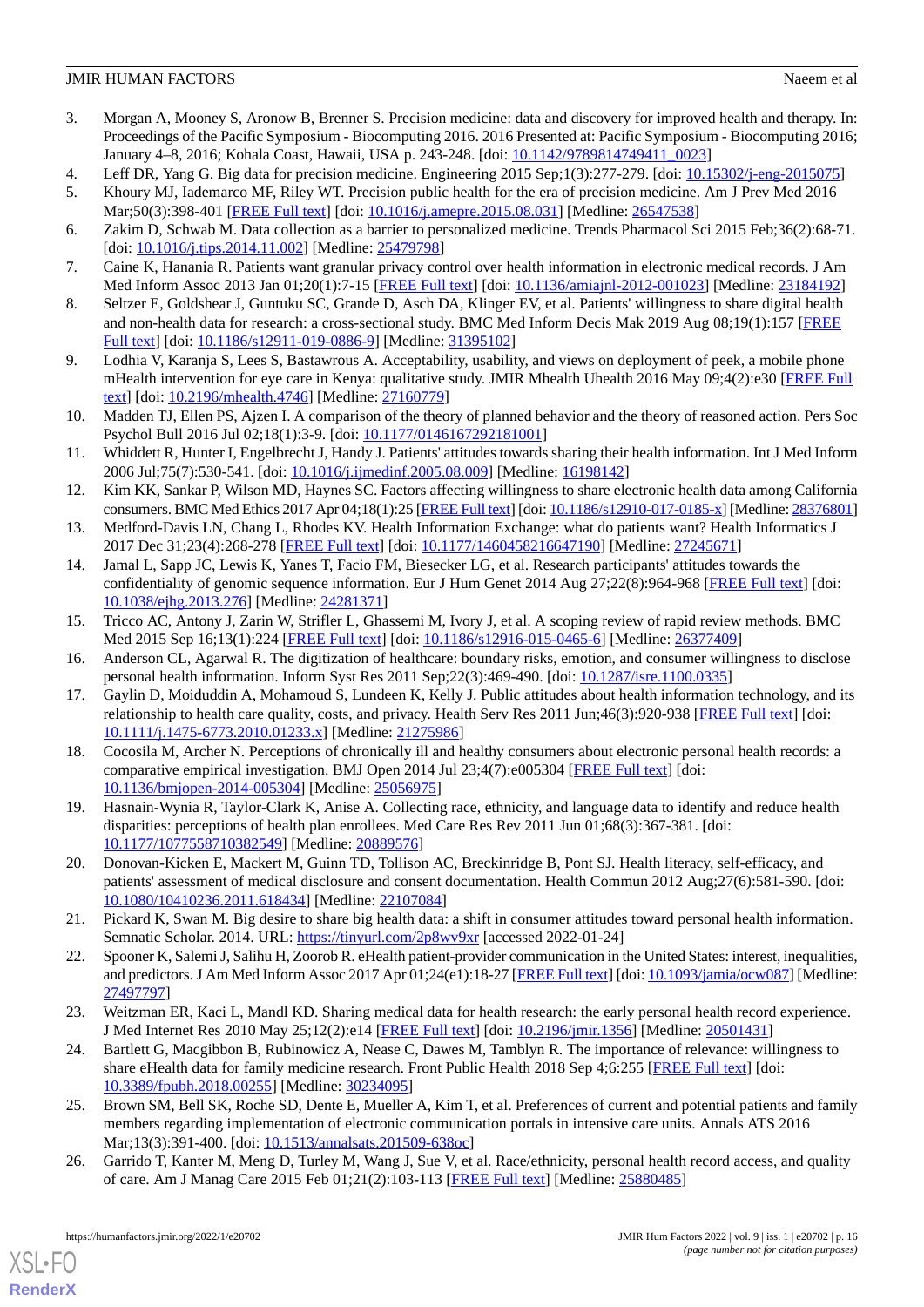- <span id="page-16-0"></span>27. Gerber DE, Laccetti AL, Chen B, Yan J, Cai J, Gates S, et al. Predictors and intensity of online access to electronic medical records among patients with cancer. J Oncol Pract 2014 Sep;10(5):307-312. [doi: [10.1200/jop.2013.001347](http://dx.doi.org/10.1200/jop.2013.001347)]
- <span id="page-16-1"></span>28. Kerath SM, Klein G, Kern M, Shapira I, Witthuhn J, Norohna N, et al. Beliefs and attitudes towards participating in genetic research - a population based cross-sectional study. BMC Public Health 2013 Feb 07;13(1):114 [[FREE Full text](https://bmcpublichealth.biomedcentral.com/articles/10.1186/1471-2458-13-114)] [doi: [10.1186/1471-2458-13-114\]](http://dx.doi.org/10.1186/1471-2458-13-114) [Medline: [23388465\]](http://www.ncbi.nlm.nih.gov/entrez/query.fcgi?cmd=Retrieve&db=PubMed&list_uids=23388465&dopt=Abstract)
- <span id="page-16-2"></span>29. Padrez KA, Ungar L, Schwartz HA, Smith RJ, Hill S, Antanavicius T, et al. Linking social media and medical record data: a study of adults presenting to an academic, urban emergency department. BMJ Qual Saf 2016 Jun 13;25(6):414-423. [doi: [10.1136/bmjqs-2015-004489\]](http://dx.doi.org/10.1136/bmjqs-2015-004489) [Medline: [26464519\]](http://www.ncbi.nlm.nih.gov/entrez/query.fcgi?cmd=Retrieve&db=PubMed&list_uids=26464519&dopt=Abstract)
- <span id="page-16-4"></span><span id="page-16-3"></span>30. Patel VN, Dhopeshwarkar RV, Edwards A, Barron Y, Likourezos A, Burd L, et al. Low-income, ethnically diverse consumers' perspective on health information exchange and personal health records. Inform Health Soc Care 2011 Dec 18;36(4):233-252. [doi: [10.3109/17538157.2011.554930](http://dx.doi.org/10.3109/17538157.2011.554930)] [Medline: [21851182\]](http://www.ncbi.nlm.nih.gov/entrez/query.fcgi?cmd=Retrieve&db=PubMed&list_uids=21851182&dopt=Abstract)
- <span id="page-16-5"></span>31. Pedersen H, Taylor D, Gilbert M, Achen M, Lester R, Ogilvie G. A cross-sectional survey exploring attitudes towards provincial electronic health record implementation among clients attending the Provincial Sexually Transmitted Infections Clinic in British Columbia. Sex Transm Infect 2015 Feb 05;91(1):44-48. [doi: [10.1136/sextrans-2014-051804](http://dx.doi.org/10.1136/sextrans-2014-051804)] [Medline: [25480149](http://www.ncbi.nlm.nih.gov/entrez/query.fcgi?cmd=Retrieve&db=PubMed&list_uids=25480149&dopt=Abstract)]
- <span id="page-16-6"></span>32. Teixeira PA, Gordon P, Camhi E, Bakken S. HIV patients' willingness to share personal health information electronically. Patient Educ Couns 2011 Aug;84(2):9-12 [[FREE Full text](http://europepmc.org/abstract/MED/20724095)] [doi: [10.1016/j.pec.2010.07.013](http://dx.doi.org/10.1016/j.pec.2010.07.013)] [Medline: [20724095](http://www.ncbi.nlm.nih.gov/entrez/query.fcgi?cmd=Retrieve&db=PubMed&list_uids=20724095&dopt=Abstract)]
- <span id="page-16-7"></span>33. Weitzman ER, Kelemen S, Kaci L, Mandl KD. Willingness to share personal health record data for care improvement and public health: a survey of experienced personal health record users. BMC Med Inform Decis Mak 2012 May 22;12(1):39 [[FREE Full text](https://bmcmedinformdecismak.biomedcentral.com/articles/10.1186/1472-6947-12-39)] [doi: [10.1186/1472-6947-12-39\]](http://dx.doi.org/10.1186/1472-6947-12-39) [Medline: [22616619](http://www.ncbi.nlm.nih.gov/entrez/query.fcgi?cmd=Retrieve&db=PubMed&list_uids=22616619&dopt=Abstract)]
- <span id="page-16-8"></span>34. Courtney KL. Privacy and senior willingness to adopt smart home information technology in residential care facilities. Methods Inf Med 2008 Jan 19;47(1):76-81. [doi: [10.3414/me9104\]](http://dx.doi.org/10.3414/me9104) [Medline: [18213432\]](http://www.ncbi.nlm.nih.gov/entrez/query.fcgi?cmd=Retrieve&db=PubMed&list_uids=18213432&dopt=Abstract)
- <span id="page-16-9"></span>35. Fuji KT, Abbott AA, Galt KA. A qualitative study of how patients with type 2 diabetes use an electronic stand-alone personal health record. Telemed J E Health 2015 Apr;21(4):296-300 [[FREE Full text](http://europepmc.org/abstract/MED/25614996)] [doi: [10.1089/tmj.2014.0084](http://dx.doi.org/10.1089/tmj.2014.0084)] [Medline: [25614996](http://www.ncbi.nlm.nih.gov/entrez/query.fcgi?cmd=Retrieve&db=PubMed&list_uids=25614996&dopt=Abstract)]
- <span id="page-16-11"></span><span id="page-16-10"></span>36. Beyer KM, Comstock S, Seagren R. Disease maps as context for community mapping: a methodological approach for linking confidential health information with local geographical knowledge for community health research. J Community Health 2010 Dec 30;35(6):635-644. [doi: [10.1007/s10900-010-9254-5\]](http://dx.doi.org/10.1007/s10900-010-9254-5) [Medline: [20352481\]](http://www.ncbi.nlm.nih.gov/entrez/query.fcgi?cmd=Retrieve&db=PubMed&list_uids=20352481&dopt=Abstract)
- <span id="page-16-12"></span>37. Patel VN, Abramson E, Edwards AM, Cheung MA, Dhopeshwarkar RV, Kaushal R. Consumer attitudes toward personal health records in a beacon community. Am J Manag Care 2011 Apr;17(4):104-120 [[FREE Full text\]](https://www.ajmc.com/pubMed.php?pii=48672) [Medline: [21774099](http://www.ncbi.nlm.nih.gov/entrez/query.fcgi?cmd=Retrieve&db=PubMed&list_uids=21774099&dopt=Abstract)]
- <span id="page-16-13"></span>38. Platt J, Kardia S. Public trust in health information sharing: implications for biobanking and electronic health record systems. J Pers Med 2015 Feb 03;5(1):3-21 [[FREE Full text](https://www.mdpi.com/resolver?pii=jpm5010003)] [doi: [10.3390/jpm5010003](http://dx.doi.org/10.3390/jpm5010003)] [Medline: [25654300](http://www.ncbi.nlm.nih.gov/entrez/query.fcgi?cmd=Retrieve&db=PubMed&list_uids=25654300&dopt=Abstract)]
- <span id="page-16-14"></span>39. Quay TA, Frimer L, Janssen PA, Lamers Y. Barriers and facilitators to recruitment of South Asians to health research: a scoping review. BMJ Open 2017 Jun 01;7(5):e014889 [[FREE Full text](https://bmjopen.bmj.com/lookup/pmidlookup?view=long&pmid=28576896)] [doi: [10.1136/bmjopen-2016-014889](http://dx.doi.org/10.1136/bmjopen-2016-014889)] [Medline: [28576896](http://www.ncbi.nlm.nih.gov/entrez/query.fcgi?cmd=Retrieve&db=PubMed&list_uids=28576896&dopt=Abstract)]
- <span id="page-16-15"></span>40. Gostin LO, Turek-Brezina J, Powers M, Kozloff R. Privacy and security of health information in the emerging health care system. Health Matrix Clevel 1995;5(1):1-36. [Medline: [10141742\]](http://www.ncbi.nlm.nih.gov/entrez/query.fcgi?cmd=Retrieve&db=PubMed&list_uids=10141742&dopt=Abstract)
- <span id="page-16-16"></span>41. Ancker JS, Edwards AM, Miller MC, Kaushal R. Consumer perceptions of electronic health information exchange. Am J Prev Med 2012 Jul;43(1):76-80. [doi: [10.1016/j.amepre.2012.02.027\]](http://dx.doi.org/10.1016/j.amepre.2012.02.027) [Medline: [22704751](http://www.ncbi.nlm.nih.gov/entrez/query.fcgi?cmd=Retrieve&db=PubMed&list_uids=22704751&dopt=Abstract)]
- <span id="page-16-17"></span>42. Burgess MM. Beyond consent: ethical and social issues in genetic testing. Nat Rev Genet 2001 Feb;2(2):147-151. [doi: [10.1038/35052579\]](http://dx.doi.org/10.1038/35052579) [Medline: [11253055\]](http://www.ncbi.nlm.nih.gov/entrez/query.fcgi?cmd=Retrieve&db=PubMed&list_uids=11253055&dopt=Abstract)
- <span id="page-16-18"></span>43. Appari A, Johnson ME. Information security and privacy in healthcare: current state of research. Int J Internet Enterpr 2010;6(4):279. [doi: [10.1504/ijiem.2010.035624\]](http://dx.doi.org/10.1504/ijiem.2010.035624)
- <span id="page-16-19"></span>44. van der Velde J, Williamson DL, Ogilvie LD. Participatory action research: practical strategies for actively engaging and maintaining participation in immigrant and refugee communities. Qual Health Res 2009 Sep 18;19(9):1293-1302. [doi: [10.1177/1049732309344207\]](http://dx.doi.org/10.1177/1049732309344207) [Medline: [19690209\]](http://www.ncbi.nlm.nih.gov/entrez/query.fcgi?cmd=Retrieve&db=PubMed&list_uids=19690209&dopt=Abstract)
- <span id="page-16-20"></span>45. Hennekam S, Bacouel-Jentjens S, Yang I. Perceptions of diversity management practices among first- versus second-generation migrants. Work Employ Society 2019 Nov 26;34(5):844-863. [doi: [10.1177/0950017019887335\]](http://dx.doi.org/10.1177/0950017019887335)
- <span id="page-16-21"></span>46. Anderson EE, Solomon S, Heitman E, DuBois JM, Fisher CB, Kost RG, et al. Research ethics education for community-engaged research: a review and research agenda. J Empir Res Hum Res Ethics 2012 Apr 01;7(2):3-19. [doi: [10.1525/jer.2012.7.2.3\]](http://dx.doi.org/10.1525/jer.2012.7.2.3) [Medline: [22565579\]](http://www.ncbi.nlm.nih.gov/entrez/query.fcgi?cmd=Retrieve&db=PubMed&list_uids=22565579&dopt=Abstract)
- 47. Godard B, Ozdemir V, Fortin M, Egalité N. Ethnocultural community leaders' views and perceptions on biobanks and population specific genomic research: a qualitative research study. Public Underst Sci 2010 Jul 12;19(4):469-485. [doi: [10.1177/0963662509104721\]](http://dx.doi.org/10.1177/0963662509104721) [Medline: [20977184\]](http://www.ncbi.nlm.nih.gov/entrez/query.fcgi?cmd=Retrieve&db=PubMed&list_uids=20977184&dopt=Abstract)
- 48. Hajduk GK, Jamieson NE, Baker BL, Olesen OF, Lang T. It is not enough that we require data to be shared; we have to make sharing easy, feasible and accessible too!. BMJ Glob Health 2019 Jul 22;4(4):e001550 [\[FREE Full text](https://gh.bmj.com/lookup/pmidlookup?view=long&pmid=31406588)] [doi: [10.1136/bmjgh-2019-001550](http://dx.doi.org/10.1136/bmjgh-2019-001550)] [Medline: [31406588\]](http://www.ncbi.nlm.nih.gov/entrez/query.fcgi?cmd=Retrieve&db=PubMed&list_uids=31406588&dopt=Abstract)